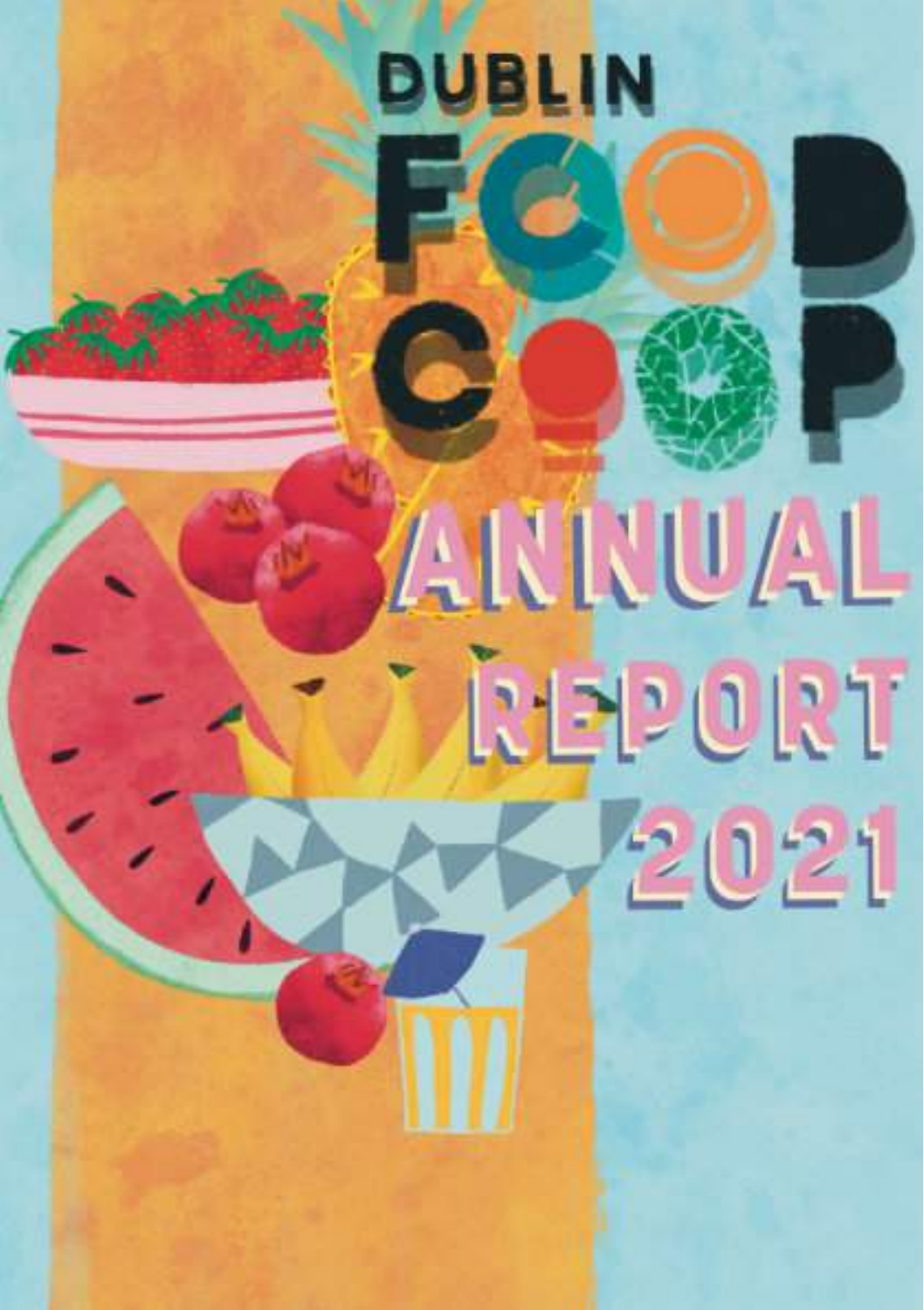# **Contents**

| Secretary's Report                   |    |
|--------------------------------------|----|
| Chairperson's Report                 |    |
| Members' Affairs Committee<br>Report | 12 |
| 2021 Financial Report                |    |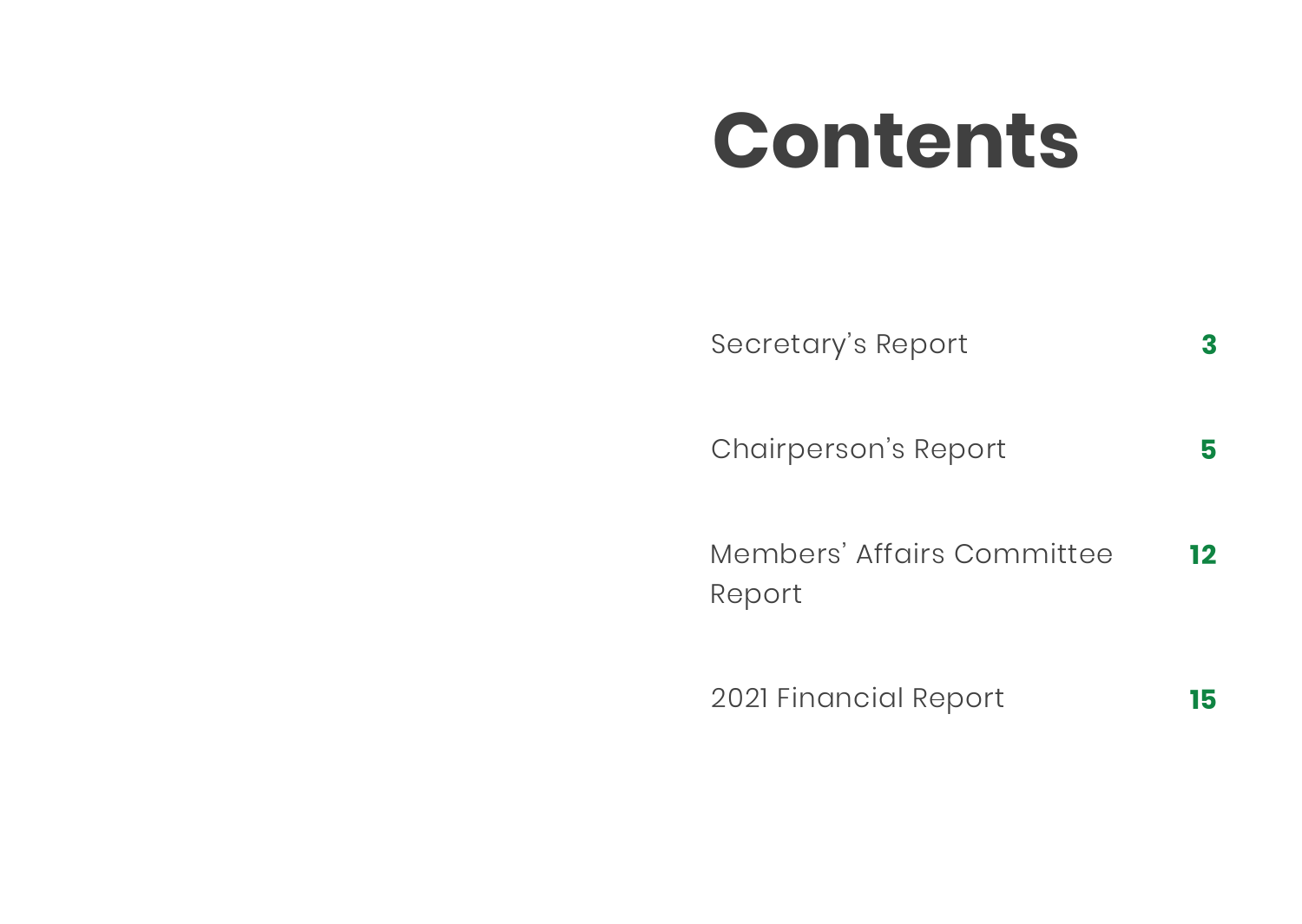

## **Welcome to the Annual Report for 2021.**

This report is a way for you, as an engaged member of Dublin Food Co-op, to understand the activities and performance of your co-operative during 2021 and receive an update on the course we travelled over the year.

Over the last number of years, we have made great progress in expanding the scope, breadth and presentation of information outlined in the Annual Report. I have been very proud that we have been approached by both members and external stakeholders about the quality of the report.

It is with deep regret that we must prepare a pared back version of the Annual Report for the year ending 31st December 2021.

**3**

# **SE C R ETARY ' S RE PORT**

# Sam Toland

As outlined in the Chair's Report, we were ultimately unsuccessful in recruiting a lasting General Manager and alongside our Shop Co-ordinator stepping down at the beginning of the year, I was required as the most senior member of the team to step into the role of Acting General Manager.

The last six months have been an extraordinarily challenging time with everything from weaker sales, turnover of staff, continued Covid-19 related absences, Brexit-related and Ukrainerelated supply chain issues, alongside our own accumulated operational challenges which had built up during the worst of the pandemic.

This has meant that my duties as Secretary of Dublin Food Co-op have been firmly diminished, and I have been focused on the core duties required to keep us compliant with the legislation governing co-operatives.

A more detailed and explanatory Annual Report has been the primary casualty of this situation.

Despite all this, we have reports from the Chair and Members' Affairs Committee, along with audited financial statements for the year ending 31st December 2021.

All the information is there to help you understand the activities during 2021, and to formulate any questions you might have for the Co-ordinating Body at the upcoming Annual General Meeting.

I would encourage all members with an interest in the future success and recovery of Dublin Food Co-op to attend this year's AGM, and to otherwise consider getting more involved as a volunteer, MAC member or CB member.

**Yours in Solidarity, Sam Toland Co-operative Secretary Acting General Manager**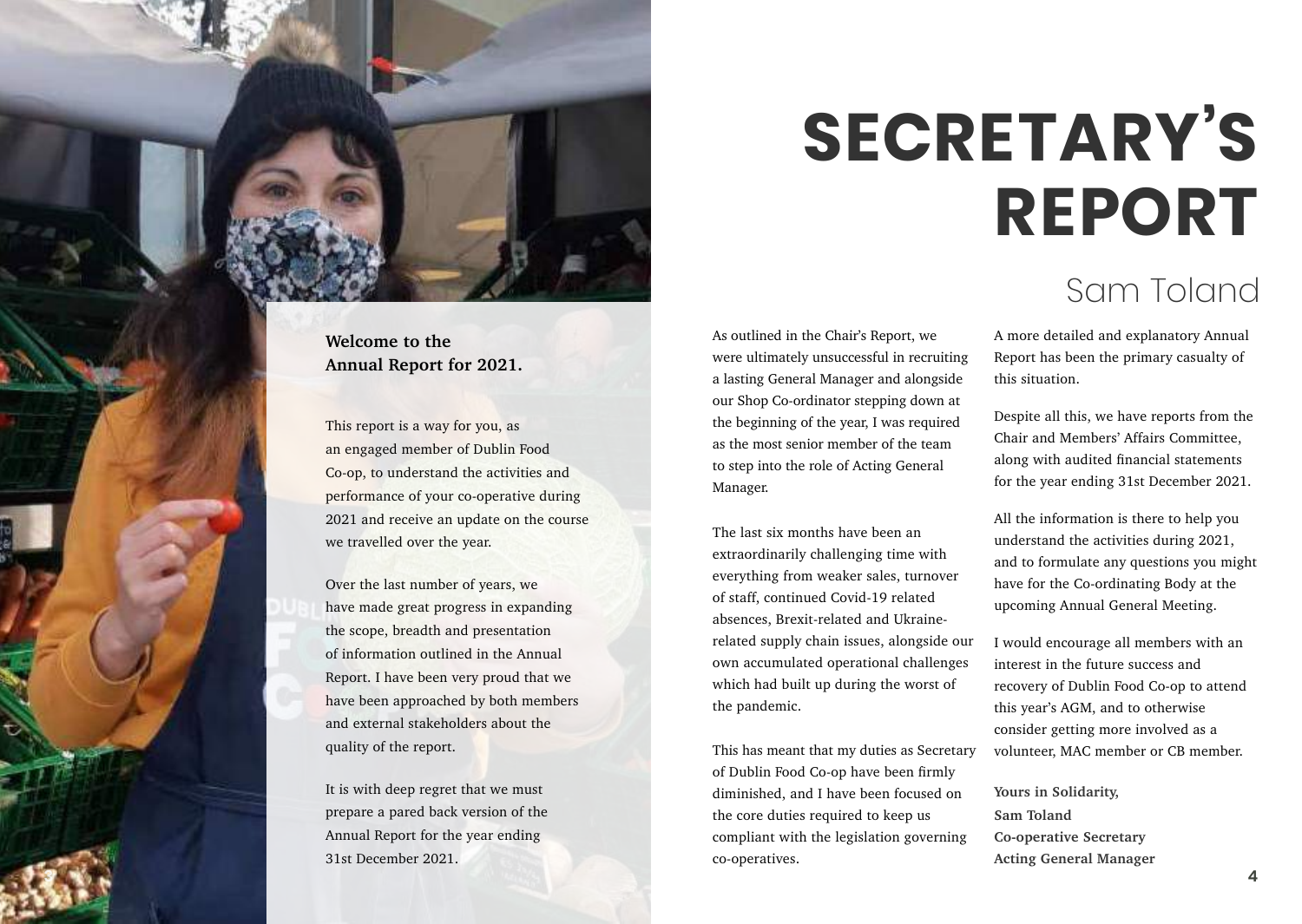# **CHAIRPERSON'S REPORT**

# Maureen O'Donnell

#### Dear Members,

2021 was a challenging year for Dublin Food Co-operative. As I reported in the year end message to members, there were many financial, operational, and societal issues which all seemed to come to the forefront in one massive disruption, not just for our co-operative but for Ireland and the world as a whole.

For the co-operative, we noticed a drop off in sales early in the year when restrictions were lifted and consumers began to return to pre-pandemic habits of dining out. This was further exacerbated when workers began to return to offices. The drop off in revenue was noticeable, as much as 20 to 30 percent lower sales in a given month from the prior year. While we staffed accordingly, and reduced orders to compensate for the lower turnover, there were inefficiencies in some of our ways of operating which were painfully revealed as a result of the lower revenue.

Additionally, as the year went on and supply chains continued to be strained through the dual burdens of BREXIT and Covid related labour shortages, we began to see wholesale prices increase. We tried to absorb as much of this as we could, but as you'll see from our financial statements, we suffered a loss and began, particularly later in the year (although by then revenue was stabilising a bit) to see cash flow issues.

Our efforts at recruiting a General Manager to take this challenge on were unsuccessful and we lost several other key staff. We also lost our tenant in Unit 2. All of this had a detrimental effect on our operations and our financial position, and put a strain on our culture.

I'm not painting this picture to scare you, although it is scary news in many respects, but instead to give you insight into the existential challenges we've been

wrestling with this past year. Never before, certainly not in my decade of membership, have we seen disruption of this scale and scope. And we're not alone...co-operatives and other small businesses all over Ireland are facing similar crises. 2022 is thus far continuing the lower revenue, supply chain instability, price inflationary trends we saw in 2021 and as a result we've had to make tough decisions meant to protect our future.

Some of these decisions include holding off on hiring another General Manager, choosing not to replace staff when they leave and cutting back on administrative duties. We've also increased prices on some goods in line with market trends, and while sensitive to our mission of affordable food, we are trying to balance this with maintaining margins and minimising losses.

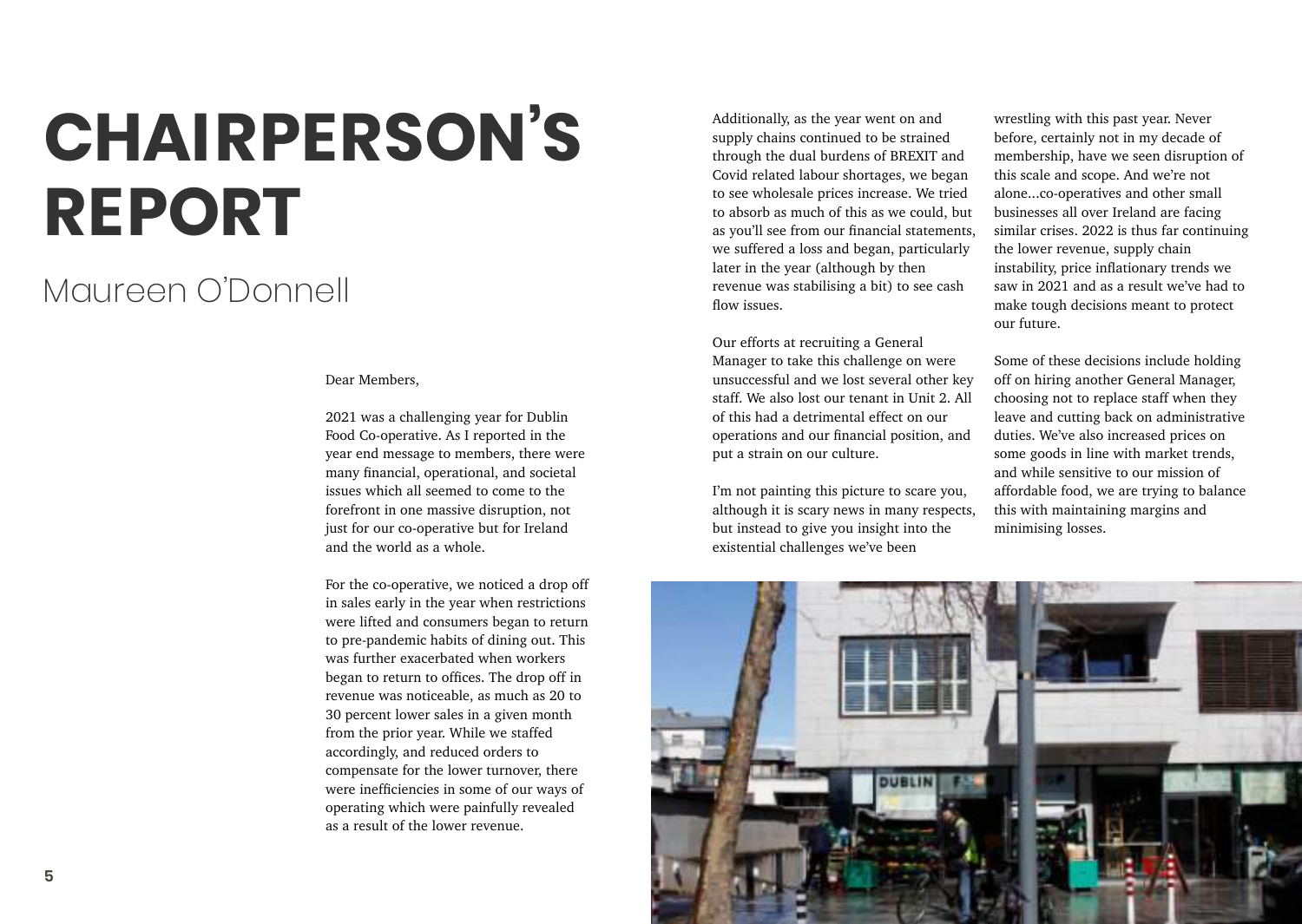

It's not all doom and gloom though. Just to say a few words regarding the bright spots we've seen during the darkness of 2021. There has been a lot of effort made by the Members' Affairs Committee to bring members together as a representative voice for our future. The community programmes as well as discussions that have resulted from those programmes have been truly inspirational and have brought us closer together as a co-operative.

Staff have been unfailingly dedicated to their work and have supported us with their effort and skills even in some of the most difficult conditions. And our volunteers have similarly done Trojan work to support the co-operative's initiatives. This work, and the resulting successes we've had were our bright spots of last year. And it's our staff, our volunteers, and our membership that form the community which continues to be our strength and ensure our sustainability.

#### **So what does 2022 hold?**

More challenges. More change. More disruption.

But there's also more innovation. More members. More events. More resilience!

This is what I hope and believe anyway. If we didn't have such brilliant people supporting our collective aims I'd be worried. If we had lost our sense of community I'd be worried. But the last few years, while incredibly stressful, have seemed to have brought us together in many ways, evidencing a deep and

abiding commitment to our co-operative aims. Just one example of this was a slight bump in sales after the February message came out, asking for member support. We asked and you responded, and it made a difference. Everything you do in support of the Co-op continues to make a difference.

This was my last year as Chair of the Coordinating Body and while it would have been a much easier role to fill during less challenging times, I'm grateful for the opportunity to serve. I'm also grateful for my colleagues on the CB who have made my role easy by being such a strong and dedicated group.

The Co-ordinating Body is a very strong and collaborative group. It's actually a brilliant time to join the CB if you're interested. While we are looking for some very specific skills (HR, Strategy, Finance, Retail) the most important qualification is a desire to serve the co-operative, and the ability to work amongst a team of truly outstanding leaders.

If you're interested in joining the CB please contact chair@dublinfood.coop for more information. While we vote annually on CB membership, interested members can volunteer to join at any time and be co-opted.

# **It's a brilliant time to join the Co-ordinating Body...the most important qualification is a desire to serve the co-operative**

I'd especially like to thank Sam Toland who has been acting as our Interim GM for much longer than I'm sure he intended to. While each and every member of staff, volunteer, member and customer has made a difference, Sam took on the GM challenge when no one else could and he has not just filled in, but has demonstrated exactly the kind of leadership that we hoped to see in the GM role. He has been an inspiration to us all.

Wishing you and your families the best for 2022.

Yours in co-operation,

**Maureen O'Donnell Co-ordinating Body Chair**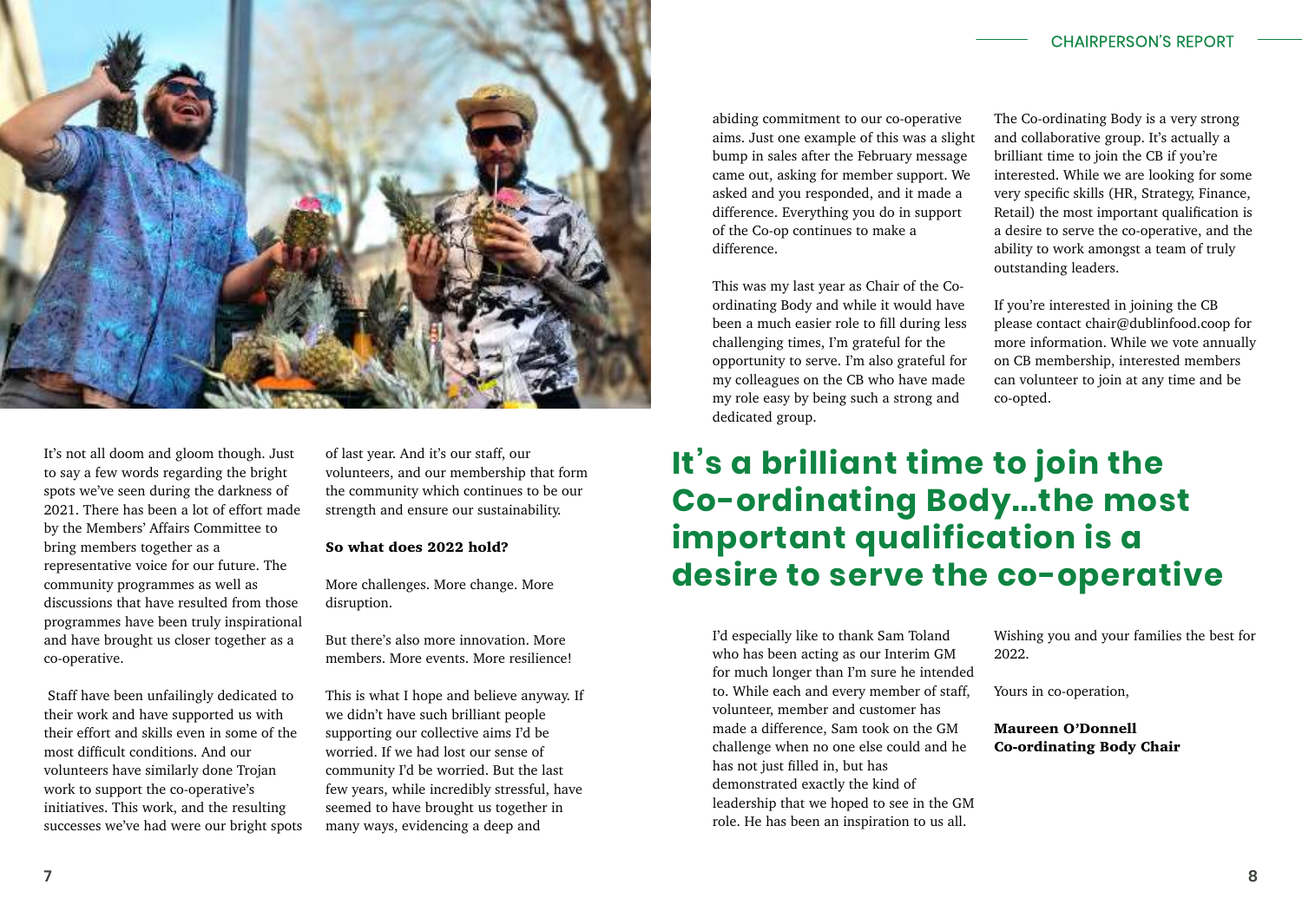**A member's visit to Cherry Orchard Community GardensIn October 2021**

an andre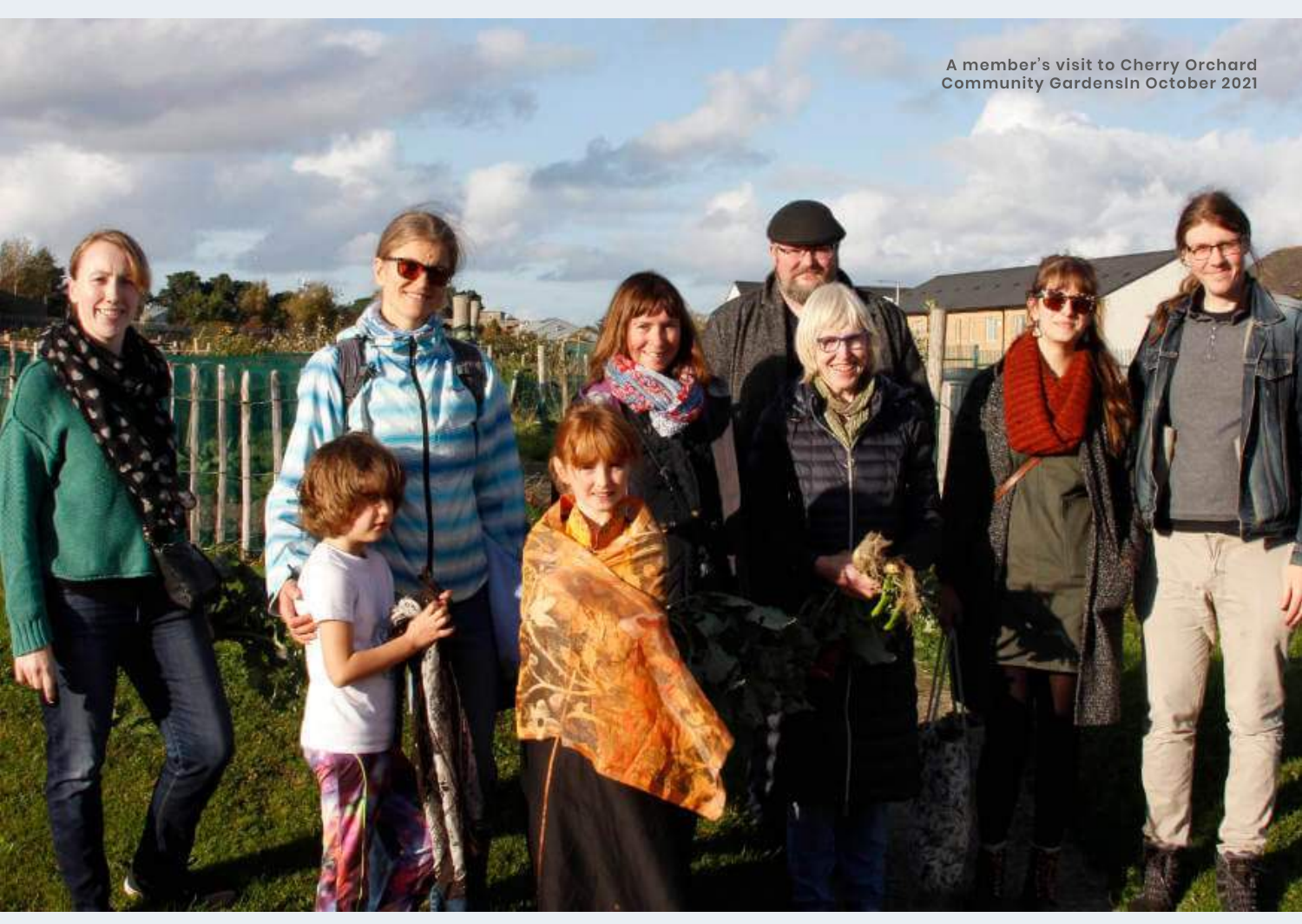# **S U P P O R T I N G L O C A L S U P P L I E R S**

Maecenas condimentum tincidunt lorem. Vestibulum vel tellus. Sed tellus. Sed tellus. Sed tellus. Sed tellus. Sed tellus. Sed tellus. Sed tel<br>Sed tellus. Sed tellus. Sed tellus. Sed tellus. Sed tellus. Sed tellus. Sed tellus. Sed tellus. Sed tellus. Se vulputate. Morbi massa nunc, convallis a, commodo gravida, tincidunt sed, turpis. Aenean ornare We have maintained our continued support of local suppliers and members, like illustrator Enagh Farrell. Our network of local small businesses, projects and growers is always a key factor in what we do.

**10**

**11**

viverra est. Maecenas lorem. Aenean euismod iaculis dui. Cum sociismod iaculis dui. Cum sociismod iaculis dui. Cum sociismod iaculis dui. Cum socii nato per per penatibus et magnis distribus et magnis distribus et magnis distribus et magnis distribus et magni part of the contest montes, nascetus ridiculus ridiculus ridiculus ridiculus ridiculus ridiculus ridiculus ridiculus ridiculus ridiculus ridiculus ridiculus ridiculus ridiculus ridiculus ridiculus ridiculus ridiculus ridic mus. Nulla quam aenean fermentum, aenean fermentum, aenean fermentum, aenean fermentum, aenean fermentum, aen turpis sed volution dignissim, dignissim, dignissim, dignissim, dignissim, dignissim, dignissim, dignissim, di risus facilisis nibh, sit amet iaculis est turpis non tellus. Nunc a mauris. Proince a mauris. Proince a mauris. Proince a mauris. Proince a mauris. Pro

eget ligula. Nam cursus libero.

dolor sit ameter sit ameter sit ameter sit ameter sit ameter sit ameter sit ameter sit ameter sit ameter sit a adipiscing elit. Suspendisse potenti. Sed tincidunt varius arcu. Mauris vitae arcu sit amet quam conditions of the conditions of the conditions of the conditions of the conditions of the c publicare publicare arcu elit, accumulation and accumulation arcu elit accumulation arcu elit accumulation arcu id, consequat ornare, lobortis vitae, ligula. Quisque vitae velit ac sapien place and place and place mollis just be a subsequent of the suscipit. Done is a subsequent of the suscipit of sed just the second second solution of the second second second second second second second second second second Duis bibendum adipiscing nibh. Maecenas diam risus, molestie ut, porta et, malesuada eget, nisi. In fermentum leo sed turpis. Sed lacus velit, consequat in, ultricies sit amet, malesuada et, diam. Integer mauris sem, convallis ut, consequat in, sollicitudin sed, leo. Cras purus elit, hendrerit ut, eget, sagittis at, eget, sagittis at nulla. Integer justo dui, faucibus dictum, convallis sodales, accumsan id, risus. Aenean risus. Vestibulum

Vestibulum velit orci, bibendum eget, molestie europäistie europäistie europäistie europäistie europäistie europäistie europäistie europäistie europäistie se de l'aligne de la proponent de

# **MEMBERS' AFFAIRS COMMITTEE REPORT**

# Robert Cazaciuc **MAC Facilitator**

The Members' Affairs Committee is a very active group with great levels of engagement. Meetings on various topics as well as social events have been held on a monthly or bimonthly basis since April 2021, with the first several months focused on the structure and governance of the committee. A variety of discussion points have been raised and discussed with a particular focus on: DFC Purchasing Policy, Unit 2 Developments, volunteering and most recently, members and volunteers discounts.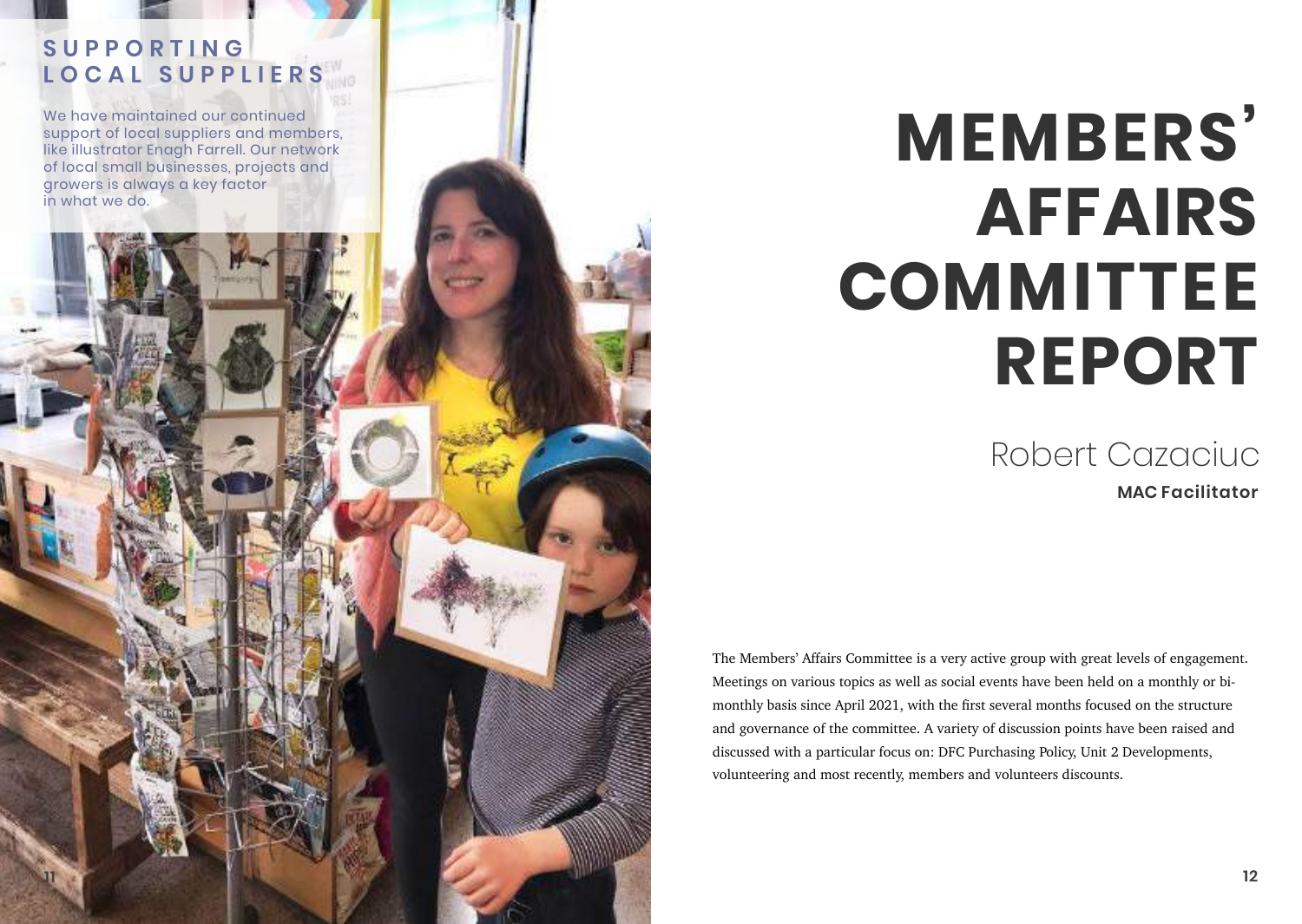## **Key objectives and activities**

The committee was set up as an avenue to increase members' engagement with the Co-op and was inspired by similar initiatives in other co-operatives. The key objectives of the MAC are defined in the Terms of Reference document which was drafted in June 2021.

## **There are 7 agreed objectives, with the top 3 being:**

1. Provide members with a forum for airing their ideas and concerns about the Co-op, and support them to interface effectively with the organisation;

2. Review and make recommendations to the Co-ordinating Body on the co-operative's Purchasing and Merchandising Policy;

3. Make recommendations to the Co-ordinating Body and Senior Management on events and other member and outreach activities.

The range of activities from the last 12 months included: online meetings, in-person meetings, pot-luck social events and joint workshops with the CB. This variation has been positively received with relatively high numbers of engagement across most events. One of the key learnings has been the importance of having a member of staff or CB attend MAC events to help provide context and expertise in the key areas discussed. Without this continued support, the meetings would lack depth and probably result in less community engagement. **Experience and activities the regrest desired from the secondary of the secondary of the secondary of the secondary of the secondary of the secondary of the secondary of the secondary of the secondary of the secondary of** 

#### **Committee Membership**

The committee is currently formed of a single permanent role, called the MAC Facilitator. The role is currently fulfilled by Robert Cazaciuc and this is expected to continue for the foreseeable future.

On average, the MAC meetings have had an attendance of 10 to 20 members which is seen as a healthy number. The combination of pot-luck social events and MAC meetings have attracted a diverse set of people and we hope this will continue.

There is currently a dedicated mailing list for the group at **membersaffairs@dublinfood.coop** with 83 current members registered. There is also a dedicated MAC Facilitator email address at **mac.facilitator@dublinfood.coop.**

The draft Terms of Reference puts forward a proposal for a more formal structure to the committee and membership. Since future plans include a degree of autonomy on certain initiatives, the membership and voting guidelines would need to be ratified by the CB to ensure a fair and transparent process.

## **FUTURE GOALS**

- $\bullet$  Agree and sign-off the MAC Terms of Donec facilisis egestas quam. Duis Reference with the CB
- $\bullet\,$  In particular, agree on the range on initiatives and activities where the MAC could have a degree of autonomy; this would involve agreeing budgets and funding options that et manufacture. Etiam porta nunc european porta nunc european porta nunc european porta nunc european porta nu<br>Etiam porta nunc european porta nunc european porta nunc european porta nunc european porta nunc european port can ensure a sustainable approach
- habitasse platea dictumst.  $\bullet\,$  Continue with the monthly events and range of activities that have worked well so far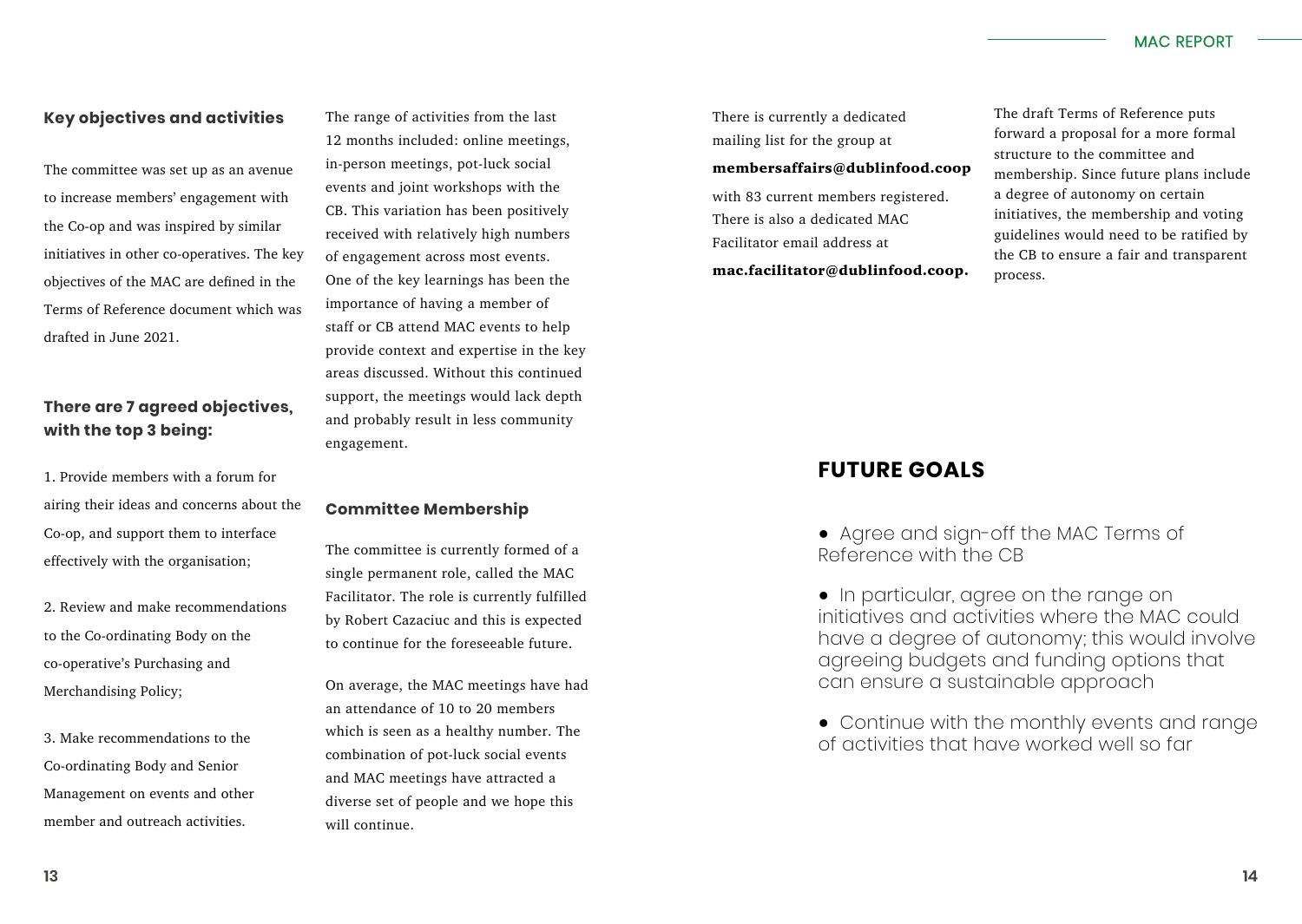





# **CO-ORDINATING BODY ANNUAL REPORT AND FINANCIAL STATEMENTS**

*for the year ended 31 December 2021*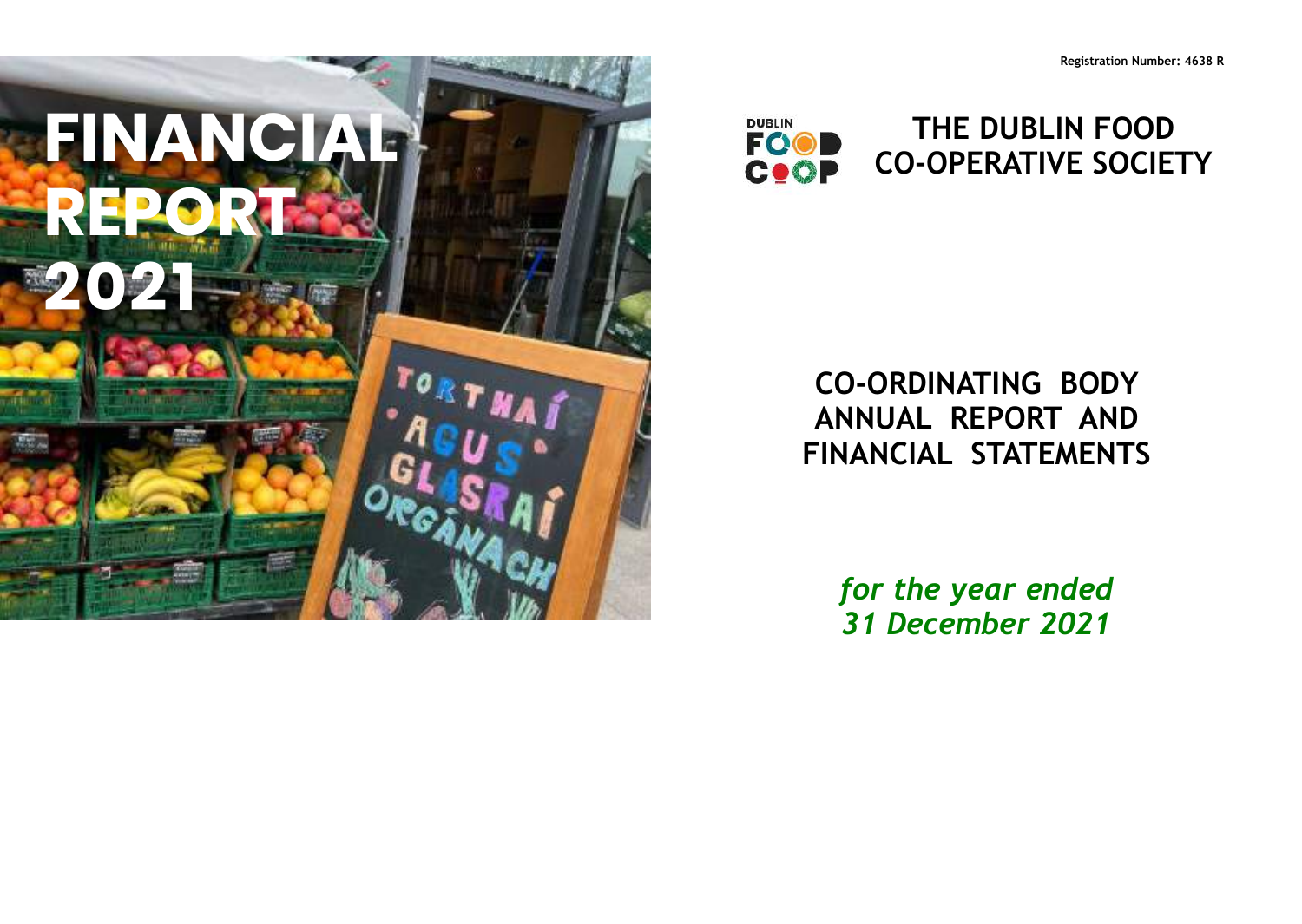

**CO-ORDINATING BODY ANNUAL REPORT AND FINANCIAL STATEMENTS for the year ended 31 December 2021** 

| <b>TABLE OF CONTENTS</b>                         | <b>PAGES</b>   |  |
|--------------------------------------------------|----------------|--|
| CO-ORDINATING BODY AND OTHER INFORMATION         | $\overline{2}$ |  |
| CO-ORDINATING BODY ANNUAL REPORT                 | $3 - 5$        |  |
| STATEMENT OF CO-ORDINATING BODY RESPONSIBILITIES | 6              |  |
| <b>INDEPENDENT AUDITOR'S REPORT</b>              | $7 - 9$        |  |
| APPENDIX TO THE INDEPENDENT AUDITOR'S REPORT     | 10             |  |
| INCOME AND EXPENDITURE ACCOUNT                   | 11             |  |
| <b>BALANCE SHEET</b>                             | 12             |  |
| RECONCILIATION OF MEMBERS' FUNDS                 | 13             |  |
| <b>CASH FLOW STATEMENT</b>                       | $14 - 15$      |  |
| NOTES TO THE FINANCIAL STATEMENTS                | $16 - 24$      |  |
| SUPPLEMENTARY INFORMATION ON TRADING STATEMENT   | $25 - 29$      |  |



#### **CO-ORDINATING BODY AND OTHER INFORMATION**

| <b>CO-ORDINATING BODY</b>                                | Maureen O'Donnell - Chair<br>Paolo Bostrenghi - Treasurer<br>Bróna Ní Chobhthaigh<br>Jonas Poulsen<br>Brigid Corcoran (elected 23 June 2021)<br>Elena San Juan Grande (elected 23 June |
|----------------------------------------------------------|----------------------------------------------------------------------------------------------------------------------------------------------------------------------------------------|
| 2021)                                                    | Marina Lambrakis (co-opted 11 November                                                                                                                                                 |
| 2021)                                                    | Filipa Ferraz (resigned 23 June 2021)<br>Rose McCaul (resigned 13 September 2021)<br>Grace Wilentz (resigned 13 April 2021)                                                            |
| CO-OPERATIVE SECRETARY                                   | Sam Tolland                                                                                                                                                                            |
| REGISTERED OFFICE AND BUSINESS ADDRESS Kilmainham Square | Inchicore Road<br>Dublin 8                                                                                                                                                             |
| <b>SOCIETY NUMBER</b>                                    | 4638 R                                                                                                                                                                                 |
| <b>BANKERS</b>                                           | Ulster Bank<br>63 Ranelagh<br>Dublin 6                                                                                                                                                 |
|                                                          | Ulster Community Investment Trust (Ireland)<br>Unit 16, Ardee Business Park<br><b>Hale Street</b><br>Ardee<br>Co. Louth                                                                |
|                                                          | Donore Credit Union Limited<br>22 Rutledge Terrace<br>South Circular Road<br>Dublin 8                                                                                                  |
| <b>SOLICITORS</b>                                        | Gary Daly and Company<br>111 The Capel Building<br>Mary's Abbey<br>Dublin 7                                                                                                            |
| <b>AUDITORS</b>                                          | Hayden Brown<br><b>Chartered Accountants</b><br><b>Grafton Buildings</b><br>34 Grafton Street<br>Dublin 2                                                                              |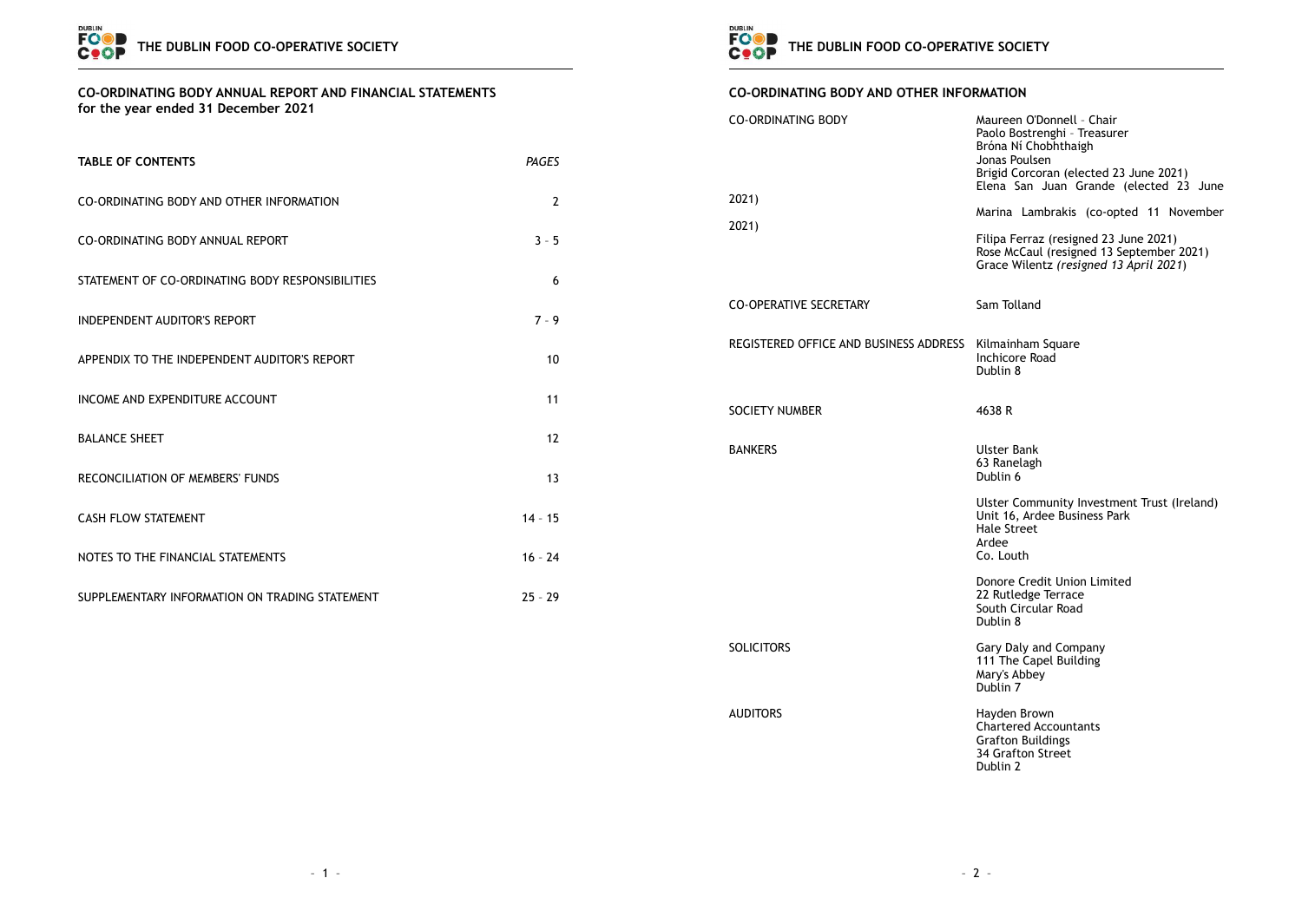## **CO-ORDINATING BODY ANNUAL REPORT**

**for the year ended 31 December 2021** 

The Co-Ordinating Body presents its report and the audited financial statements for the year ended 31 December 2021.

#### **PRINCIPAL ACTIVITY AND REVIEW OF THE BUSINESS INCLUDING COVID-19**

The principal activity of the society continues to be that of a consumer food co-operative.

The Dublin Food Co-Operative Society Limited (DFC) entered 2021 having dealt with the initial difficult challenges posed by the COVID-19 pandemic which commenced in March 2020 and unfortunately are ongoing in 2022. At the time of approving the financial statements, the Co-Operative is exposed to the continuing effects of the COVID-19 pandemic.

The COVID pandemic had several initial significant impacts on our activities in 2020 which continued to different degrees in 2021 and included:

- Continued amendments to strategic objectives and operational plans, along with new contingency planning to manage the impacts of COVID.
- Significant restructuring of staffing to meet social distancing restrictions and reduction in volunteer numbers.
- All physical events were in the main cancelled or postponed.<br>• Management, and support, teams, continued, to work, rem
- Management and support teams continued to work remotely which required significant changes to work practices;
- Meetings of Co-Ordinating Body and committees continued online, with an increased frequency in meetings to ensure that issues were dealt with in a timely manner.
- The increase in overall sales experienced for much of 2020 did not continue in 2021 as Covid-19 restrictions were gradually lifted and buying habits changed.

In addition to Covid-19 we had the impact of Brexit which affected our supply chain and nationally labour shortages emerged. Despite these difficult challenges, the hard work of our staff and volunteers has allowed us to maintain our essential service during the continuing pandemic and we wish to thank members for their continued support and custom as we navigated this difficult year and face the challenges of 2022.



#### **CO-ORDINATING BODY ANNUAL REPORT for the year ended 31 December 2021** *(Continued)*

| SUMMARY OF FINANCIAL RESULTS                                                         | 2021<br>€              | 2020<br>€                   |
|--------------------------------------------------------------------------------------|------------------------|-----------------------------|
| Trading income                                                                       | 1,068,014              | 1,287,411                   |
| Operating (deficit) surplus before exceptional items<br>Exceptional (expense)/income | (12, 125)<br>(10, 155) | 71,803                      |
| Operating (deficit) surplus after exceptional items                                  | (22, 280)              | 71,803                      |
| Interest charges<br>Interest income<br>Taxation                                      | (29, 227)<br>(1, 867)  | (33, 644)<br>199<br>(3,203) |
| Net operating (deficit) surplus for the year after taxation                          | (53,374)               | 35,155                      |

The Co-Ordinating Body was aware that 2020 was an exceptional year for grocery sales in Ireland. While elevated levels were maintained in the first quarter of 2021 the rest of 2021 was disappointing and resulted in an overall sales decline for 2021 of €219,000 or 17% as against 2020.

This translated into a trading deficit of €12,125 and after allowing for an exceptional item, interest charges and taxation the final deficit for the year was  $(F53,374)$ .

The trend established at the end of 2021 has continued into 2022 and the Co-Ordinating Body and management team are reducing operating expenses to help ensure the best possible outturn for 2022.

Despite the financial challenges the Co-Ordinating Body continues to focus on improving core services to the Co-Operative's members, pursuing the implementation of the most sustainable, appropriate and efficient means of providing these services and expanding our impact in the areas of education, advocacy and community development centred on our Co-Operative and sustainability ethos.

#### **CO-ORDINATING BODY AND SECRETARY**

The Co-Ordinating Body who served throughout the financial year, except as noted, are listed on page 2. The secretary who served throughout the year was Sam Toland.

In accordance with the Constitution, the Co-Ordinating Body retires by rotation and being eligible, offer themselves for re-election.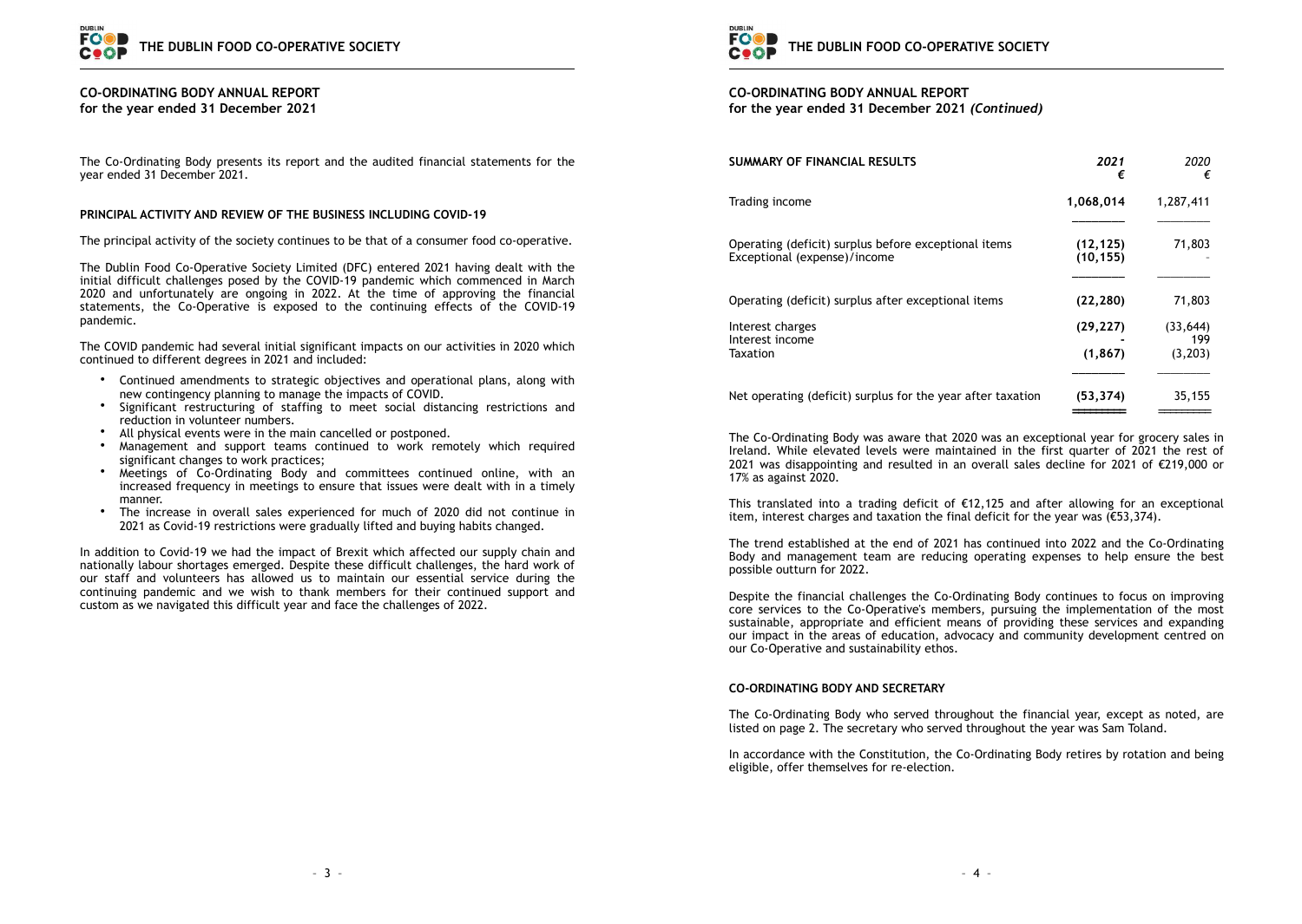

### **CO-ORDINATING BODY ANNUAL REPORT**

**for the year ended 31 December 2021** *(Continued)*

#### **FUTURE DEVELOPMENTS**

The core enterprise objective of the society is maintaining financial sustainability and to ensure repayment of borrowings and rebuilding our reserves.

The society plans to continue its present activities and increase current trading levels. Employees and volunteers are kept as fully informed as practicable about developments within the business.

The society has a number of impact objectives which include further expanding our offering of sustainable and ethical products, increasing our suppliers of local fresh produce and raising awareness of how co-operatives can contribute to building a more sustainable economy. The membership will be critical to seeing these objectives achieved both through their trading and their engagement through the Co-Ordinating Body and committees.

#### **STATEMENT OF RELEVANT AUDIT INFORMATION**

In the case of each of the persons who are members of the Co-Ordinating body at the time the Co-Ordinating Body's Report and Financial Statements are approved:

- (a) As far as the members of the Co-Ordinating body are aware, there is no relevant audit information of which the Society's statutory auditors are unaware, and
- (b) Each member of the Co-Ordinating Body has taken all steps appropriate to make themselves aware of any relevant audit information and to establish that the Society's statutory auditors are aware of that information.

#### **ACCOUNTING RECORDS**

To ensure that adequate accounting records are kept in accordance with the Irish Industrial and Provident Societies Acts 1893 to 2018, the directors have employed appropriately qualified accounting personnel and have maintained appropriate computerised accounting systems. The accounting records are located at the Society's office at Kilmainham Square, Inchicore Road, Dublin 8.

#### **AUDITORS**

The auditors, Hayden Brown, Chartered Accountants, have indicated their willingness to continue in office, should members resolve at the AGM to re-appoint them.

Approved by the Co-Ordinating Body on 13 June 2022 and signed on its behalf by:

*Maureen O'Donnell Paolo Bostrenghi* 

*Chair Treasurer* 



#### **STATEMENT OF CO-ORDINATING BODY RESPONSIBILITIES for the year ended 31 December 2021**

The Industrial and Provident Societies Acts 1893 to 2018 require the Co-Ordinating Body to prepare financial statements for each financial year which give a true and fair view of the state of affairs of the society and of the surplus or deficit of the society for that period. The Co-Ordinating Body is responsible for preparing the financial statements in accordance with accounting standards generally accepted in Ireland.

In preparing those financial statements, the Co-Ordinating Body is required to:

- select suitable accounting policies and apply them consistently;
- make judgements and accounting estimates that are reasonable and prudent;
- prepare the financial statements on the going concern basis unless it is inappropriate to presume that the Society will continue in operation.

The Co-Ordinating Body confirms that it has complied with the above requirements in preparing the financial statements.

The Co-Ordinating Body is responsible to ensure that the Society keeps proper books of account which disclose with reasonable accuracy at any time the financial position of the society and to enable them to ensure the financial statements are prepared in accordance with accounting standards generally accepted in Ireland and comply with the Irish Industrial and Provident Societies Acts 1893 to 2018.

They are also responsible for safeguarding the assets of the Society and hence for taking reasonable steps for the prevention and detection of fraud and other irregularities.

Approved by the Co-Ordinating Body on 13 June 2022 and signed on its behalf by:

*Maureen O'Donnell Paolo Bostrenghi Chair Treasurer*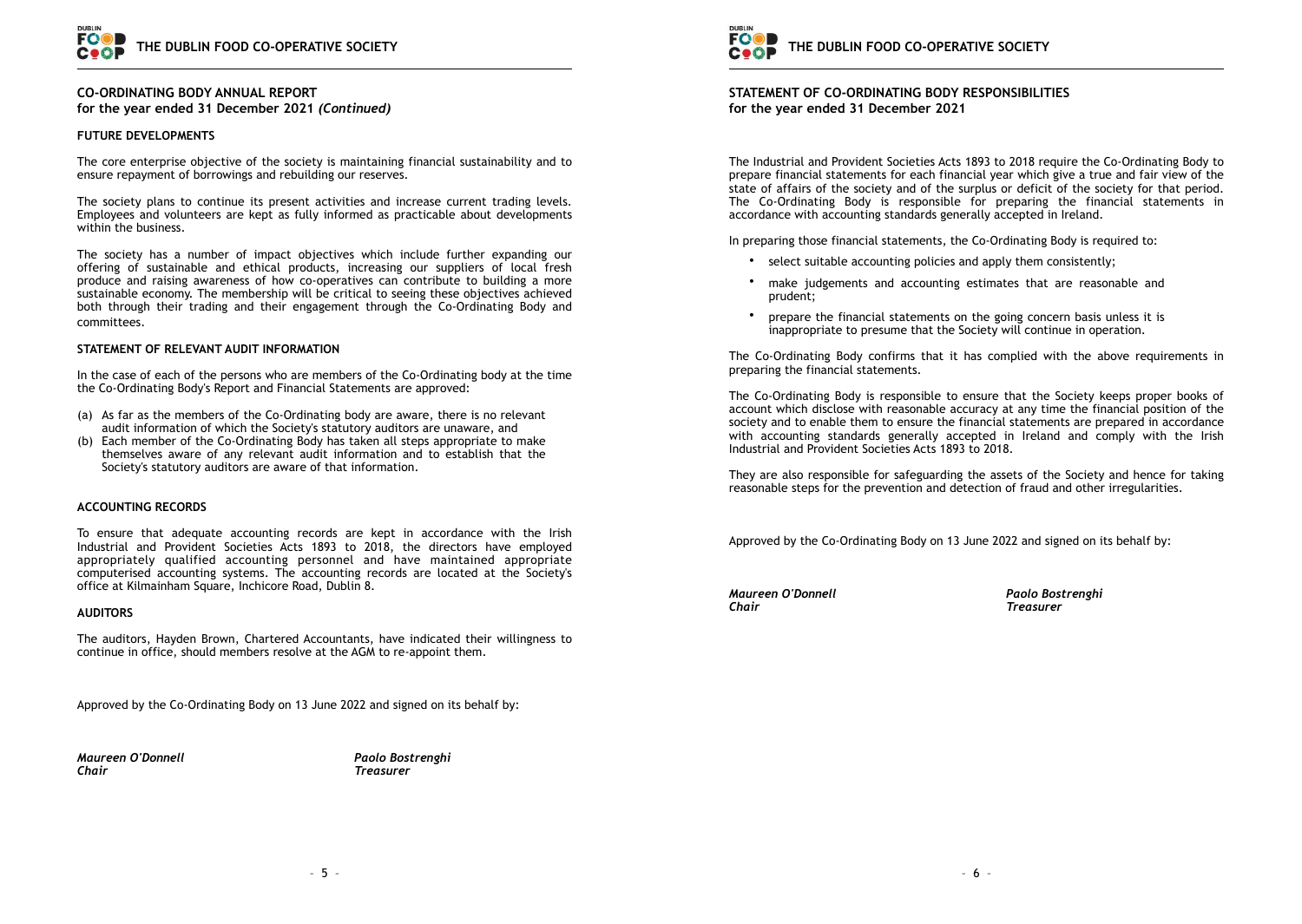#### **INDEPENDENT AUDITOR'S REPORT TO THE MEMBERS OF THE DUBLIN FOOD CO-OPERATIVE SOCIETY**

#### **REPORT ON THE AUDIT OF THE FINANCIAL STATEMENTS**

#### *Opinion*

We have audited the financial statements of Dublin Food Co-Operative Society Limited ('the Society') for the year ended 31 December 2021 which comprise the Income and Expenditure Account, the Balance Sheet, the Reconciliation of Members' Funds, Statement of Cash Flows and the related notes to the financial statements, including significant accounting policies set out in note 2. The financial reporting framework that has been applied in their preparation is the Industrial and Provident Societies Acts 1893 to 2018 and FRS 102 "The Financial Reporting Standard applicable in the UK and Republic of Ireland" issued in the United Kingdom by the Financial Reporting Council.

In our opinion the financial statements:

- give a true and fair view of the assets, liabilities and financial position of the Society as at 31 December 2021 and of its results for the year then ended;
- have been properly prepared in accordance with FRS 102 "The Financial Reporting Standard applicable in the UK and Republic of Ireland"; and
- have been properly prepared in accordance with the requirements of the Industrial and Provident Societies Acts 1893 to 2018.

#### *Basis for opinion*

We conducted our audit in accordance with International Standards on Auditing (Ireland) (ISAs (Ireland)) and applicable law. Our responsibilities under those standards are further described in the Auditor's responsibilities for the audit of the financial statements section of our report. We are independent of the society in accordance with the ethical requirements that are relevant to our audit of financial statements in Ireland, including the Ethical Standard for Auditors (Ireland) issued by the Irish Auditing and Accounting Supervisory Authority (IAASA), and we have fulfilled our other ethical responsibilities in accordance with these requirements. We believe that the audit evidence we have obtained is sufficient and appropriate to provide a basis for our opinion.

#### *Conclusions relating to going concern*

In auditing the financial statements, we have concluded that the Co-Ordinating Body's use of the going concern basis of accounting in the preparation of the financial statements is appropriate.

Based on the work we have performed, we have not identified any material uncertainties relating to events or conditions that, individually or collectively, may cast significant doubt on the Society's ability to continue as a going concern for a period of at least twelve months from the date when the financial statements are authorised for issue.

Our responsibilities and the responsibilities of the Co-Ordinating Body with respect to going concern are described in the relevant sections of this report.

#### **INDEPENDENT AUDITOR'S REPORT TO THE MEMBERS OF THE DUBLIN FOOD CO-OPERATIVE SOCIETY** *(Continued)*

#### *Other information*

The Co-Ordinating Body are responsible for the other information. The other information comprises the information included in the annual report other than the financial statements and our Auditor's Report thereon. Our opinion on the financial statements does not cover the other information and, except to the extent otherwise explicitly stated in our report, we do not express any form of assurance conclusion thereon.

In connection with our audit of the financial statements, our responsibility is to read the other information and, in doing so, consider whether the other information is materially inconsistent with the financial statements or our knowledge obtained in the course of the audit, or otherwise appears to be materially misstated. If we identify such material inconsistencies or apparent material misstatements, we are required to determine whether there is a material misstatement in the financial statements or a material misstatement of the other information. If, based on the work we have performed, we conclude that this gives rise to a material misstatement of this other information, we are required to report the fact. We have nothing to report in this regard.

#### *Opinions on other matters prescribed by the Industrial and Provident Societies Acts 1893 to 2018*

As required by Section 13(2) of the Industrial and Provident Societies Acts 1893 to 2018, we examined the Society balance sheet showing the receipts and expenditure, funds and effects of the society, and verified the same with the books, deeds, documents, accounts and vouchers relating thereto, and found them to be correct, duly vouched, and in accordance with law. In our opinion the accounting records of the society were sufficient to permit the financial statements to be readily and properly audited and the financial statements are in agreement with the accounting records.

#### **RESPECTIVE RESPONSIBILITIES**

#### *Responsibilities of Co-Ordinating Body for the financial statements*

As explained more fully in the Statement of Co-Ordinating Body Responsibilities set out on page 6, the Co-Ordinating Body are responsible for the preparation of the financial statements in accordance with applicable financial reporting framework and for being satisfied that they give a true and fair view, and for such internal control as they determine is necessary to enable the preparation of financial statements that are free from material misstatement, whether due to fraud or error.

In preparing the financial statements, the Co-Ordinating Body are responsible for assessing the society's ability to continue as a going concern, disclosing, as applicable, matters related to the going concern and using the going concern basis of accounting unless the Co-Ordinating Body either intends to liquidate the society or to cease operations, or has no realistic alternative but to do so.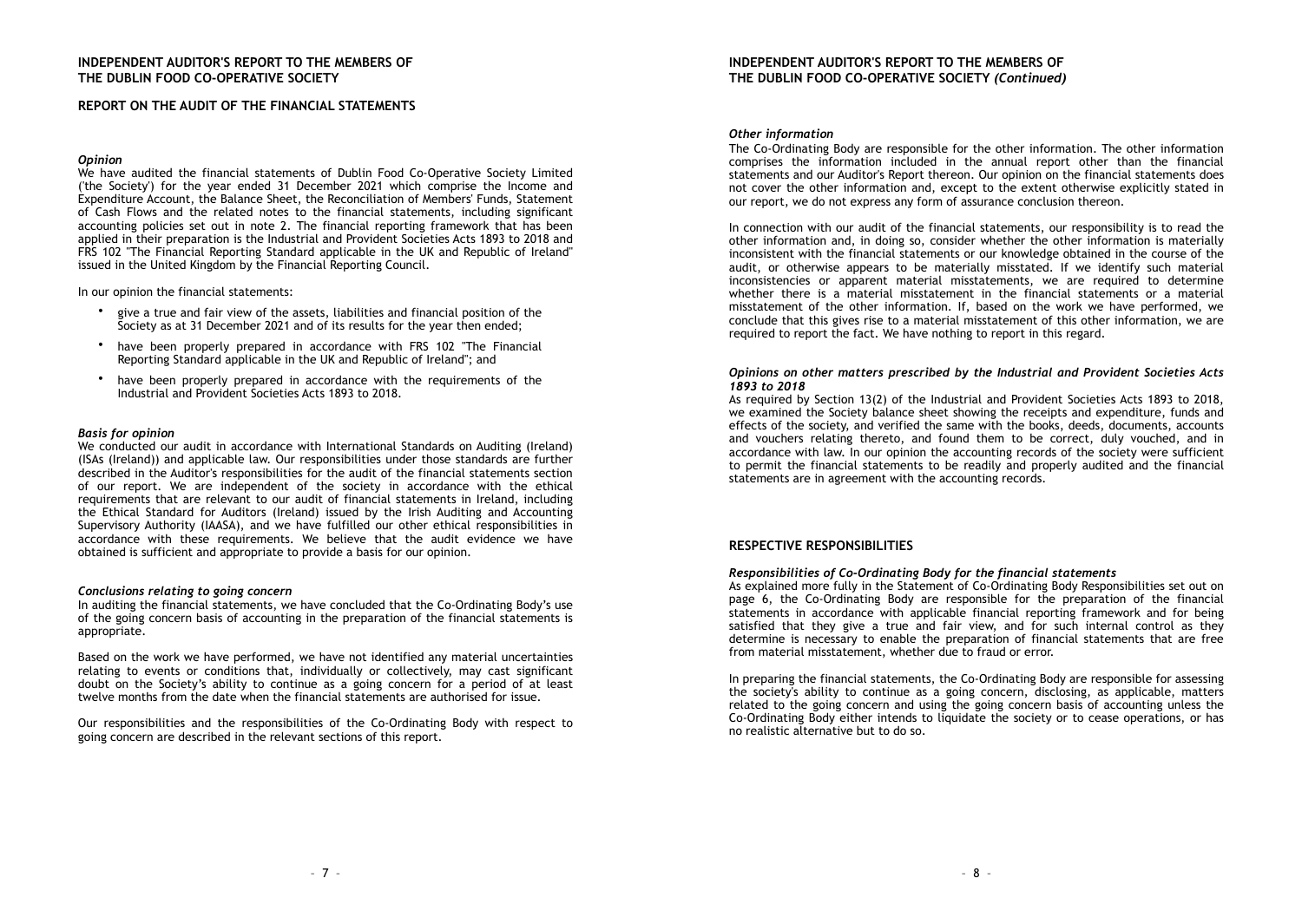#### **INDEPENDENT AUDITOR'S REPORT TO THE MEMBERS OF THE DUBLIN FOOD CO-OPERATIVE SOCIETY** *(Continued)*

#### *Auditor's responsibilities for the audit of the financial statements*

Our objectives are to obtain reasonable assurance about whether the financial statements as a whole are free from material misstatement, whether due to fraud or error, and to issue an Auditor's Report that includes our opinion. Reasonable assurance is a high level of assurance but is not a guarantee that an audit conducted in accordance with ISAs (Ireland) will always detect a material misstatement when it exists. Misstatements can arise from fraud or error and are considered material if, individually or in aggregate, they could reasonably be expected to influence the economic decisions of users taken on the basis of these financial statements.

A further description of our responsibilities for the audit of the financial statements is contained in the appendix to this report, located at page 10, which is to be read as an integral part of our report.

#### *The purpose of our audit work and to whom we owe our responsibilities*

Our report is made to the society's members, as a body, in accordance with the requirements of the Industrial and Provident Societies Acts 1893 to 2018. Our audit work has been undertaken so that we might state to the society's members those matters we are required to state to them in an Auditor's Report and for no other purpose. To the fullest extent permitted by law, we do not accept or assume any responsibility to anyone other than the society and the society's members, as a body, for our audit work, for this report, or for the opinions we have formed.

#### *Stephen Brown*

*for and on behalf of:*  **Hayden Brown Chartered Accountants and Statutory Audit Firm Grafton Buildings 34 Grafton Street Dublin 2**

**13 June 2022**

#### **APPENDIX TO INDEPENDENT AUDITOR'S REPORT TO THE MEMBERS OF THE DUBLIN FOOD CO-OPERATIVE SOCIETY**

#### *Further information regarding the scope of our responsibilities as auditors*

As part of an audit in accordance with ISAs (Ireland), we exercise professional judgement and maintain professional scepticism throughout the audit. We also:

- Identify and assess the risks of material misstatement of the financial statements, whether due to fraud or error, design and perform audit procedures responsive to those risks, and obtain audit evidence that is sufficient and appropriate to provide a basis for our opinion. The risk of not detecting a material misstatement resulting from fraud is higher than for one resulting from error, as fraud may involve collusion, forgery, intentional omissions, misrepresentations, or the override of internal control.
- Obtain an understanding of internal control relevant to the audit in order to design audit procedures that are appropriate in the circumstances, but not for the purpose of expressing an opinion on the effectiveness of the Society's internal control.
- Evaluate the appropriateness of accounting policies used and the reasonableness of accounting estimates and related disclosures made by the directors.
- Conclude on the appropriateness of the directors' use of the going concern basis of accounting and, based on the audit evidence obtained, whether a material uncertainty exists related to events or conditions that may cast significant doubt on the Society's ability to continue as a going concern. If we conclude that a material uncertainty exists, we are required to draw attention in our Auditor's Report to the related disclosures in the financial statements or, if such disclosures are inadequate, to modify our opinion. Our conclusions are based on the audit evidence obtained up to the date of our Auditor's Report. However, future events or conditions may cause the Society to cease to continue as a going concern.
- Evaluate the overall presentation, structure and content of the financial statements, including the disclosures, and whether the financial statements represent the underlying transactions and events in a manner that achieves fair presentation.

We communicate with those charged with governance regarding, among other matters, the planned scope and timing of the audit and significant audit findings, including any significant deficiencies in internal control that we identify during our audit.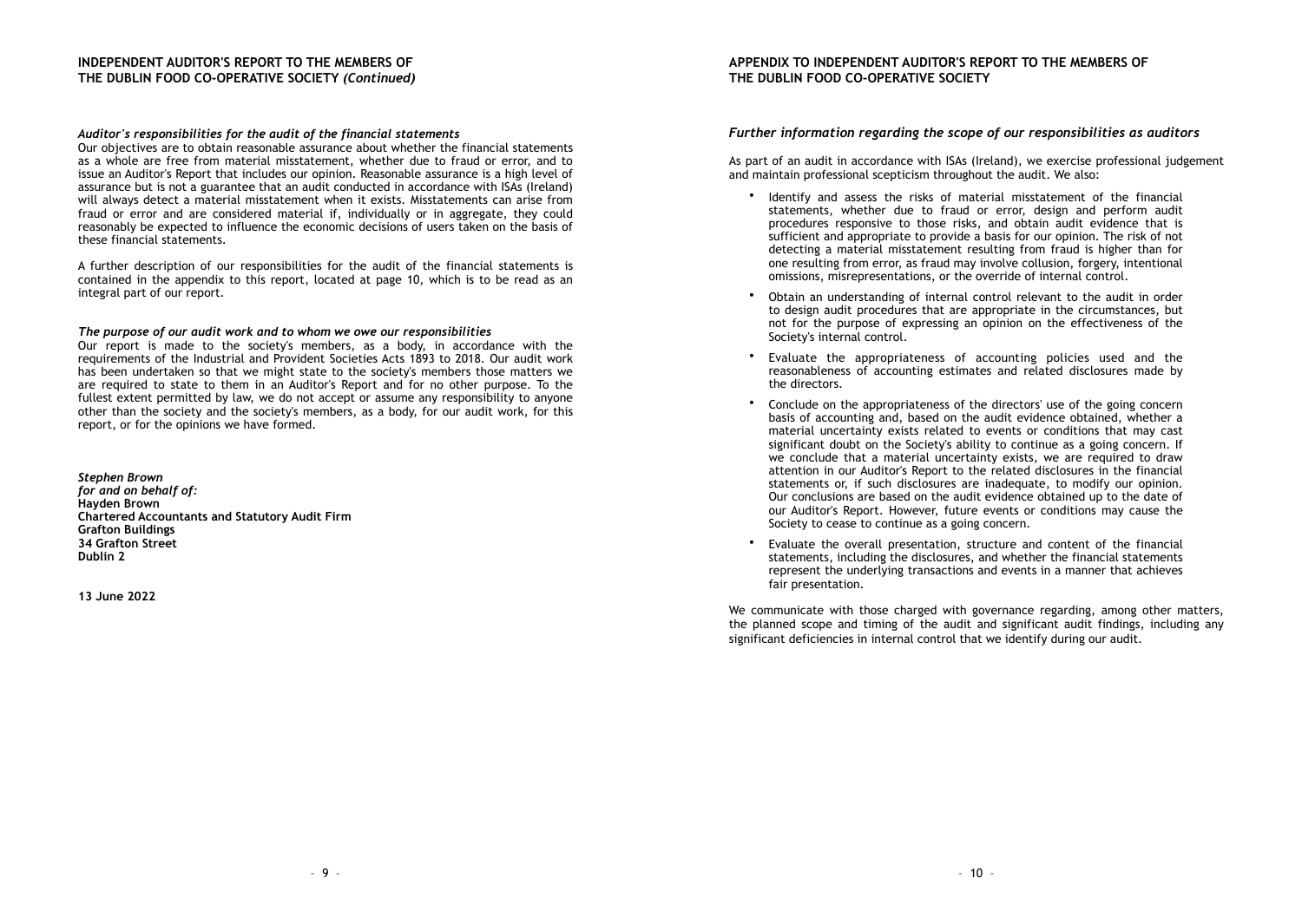

#### **INCOME AND EXPENDITURE ACCOUNT for the year ended 31 December 2021**

|                                                          | <b>Note</b> | 2021<br>€           | 2020<br>€        |
|----------------------------------------------------------|-------------|---------------------|------------------|
| <b>Trading Income</b>                                    |             | 1,068,014           | 1,287,411        |
| Expenditure                                              |             | (1, 163, 349)       | (1, 281, 960)    |
| Operating (deficit)/surplus for the year                 | 5           | (95, 335)           | 5,451            |
| Miscellaneous income<br>Exceptional item - expense       | 6<br>7      | 83,210<br>(10, 155) | 66,352           |
| (Deficit)/surplus for the year before interest<br>71,803 |             |                     | (22, 280)        |
| Interest payable and similar expenses<br>Interest income | 8           | (29, 227)           | (33, 644)<br>199 |
| (Deficit)/surplus for the year before taxation<br>38,358 |             |                     | (51, 507)        |
| Taxation on (deficit)/surplus                            | 9           | (1, 867)            | (3,203)          |
| (Deficit)/surplus for the year after taxation            |             | (53, 374)           | 35,155           |
| Total comprehensive income                               |             | (53, 374)           | 35,155           |

Approved by the Co-Ordinating Body on 13 June 2022 and signed on its behalf by:

*Maureen O'Donnell Paolo Bostrenghi Chair Treasurer* 



#### **BALANCE SHEET as at 31 December 2021**

|                                                           | <b>Note</b> |                  | 2021       |                  | 2020       |
|-----------------------------------------------------------|-------------|------------------|------------|------------------|------------|
| <b>ASSETS EMPLOYED</b><br><b>FIXED ASSETS</b>             |             | €                | €          | €                | €          |
| Tangible assets                                           | 10          |                  | 697,431    |                  | 699,834    |
|                                                           |             |                  |            |                  |            |
| <b>CURRENT ASSETS</b>                                     |             |                  |            |                  |            |
| <b>Stocks</b>                                             | 11<br>12    | 36,872           |            | 41,571<br>25,293 |            |
| <b>Debtors</b><br>Cash at bank and in hand                |             | 10,153<br>43,673 |            | 71,425           |            |
|                                                           |             |                  |            |                  |            |
|                                                           |             |                  | 90,698     |                  | 138,289    |
| <b>CREDITORS</b> (amounts falling due<br>within one year) | 13          |                  | (185, 045) |                  | (191, 297) |
|                                                           |             |                  |            |                  |            |
| <b>NET CURRENT LIABILITIES</b>                            |             |                  | (94, 347)  |                  | (53,008)   |
|                                                           |             |                  |            |                  |            |
| TOTAL ASSETS LESS CURRENT LIABILITIES                     |             |                  | 603,084    |                  | 646,826    |
| CREDITORS (amounts falling due after                      |             |                  |            |                  |            |
| more than one year)                                       | 14          |                  | (500, 191) |                  | (491, 868) |
| DEFERRED CAPITAL GRANTS                                   | 16          |                  | (7, 259)   |                  | (5, 845)   |
|                                                           |             |                  |            |                  |            |
| <b>NET ASSETS</b>                                         |             |                  | 95,634     |                  | 149,113    |
|                                                           |             |                  |            |                  |            |
| <b>REPRESENTED BY</b>                                     |             |                  |            |                  |            |
|                                                           |             |                  |            |                  |            |
| <b>RESERVES:</b><br>Capital, members' shares              |             |                  | 1,371      |                  | 1,476      |
| <b>Retained reserves</b>                                  |             |                  | 94,263     |                  | 147,637    |
|                                                           |             |                  |            |                  |            |
| <b>MEMBERS' FUNDS</b>                                     |             |                  | 95,634     |                  | 149,113    |
|                                                           |             |                  |            |                  |            |

Approved by the Co-Ordinating Body on 13 June 2022 and signed on its behalf by:

*Maureen O'Donnell Paolo Bostrenghi* 

*Chair Treasurer* 

*The notes on pages 16 to 24 form an integral part of these financial statements*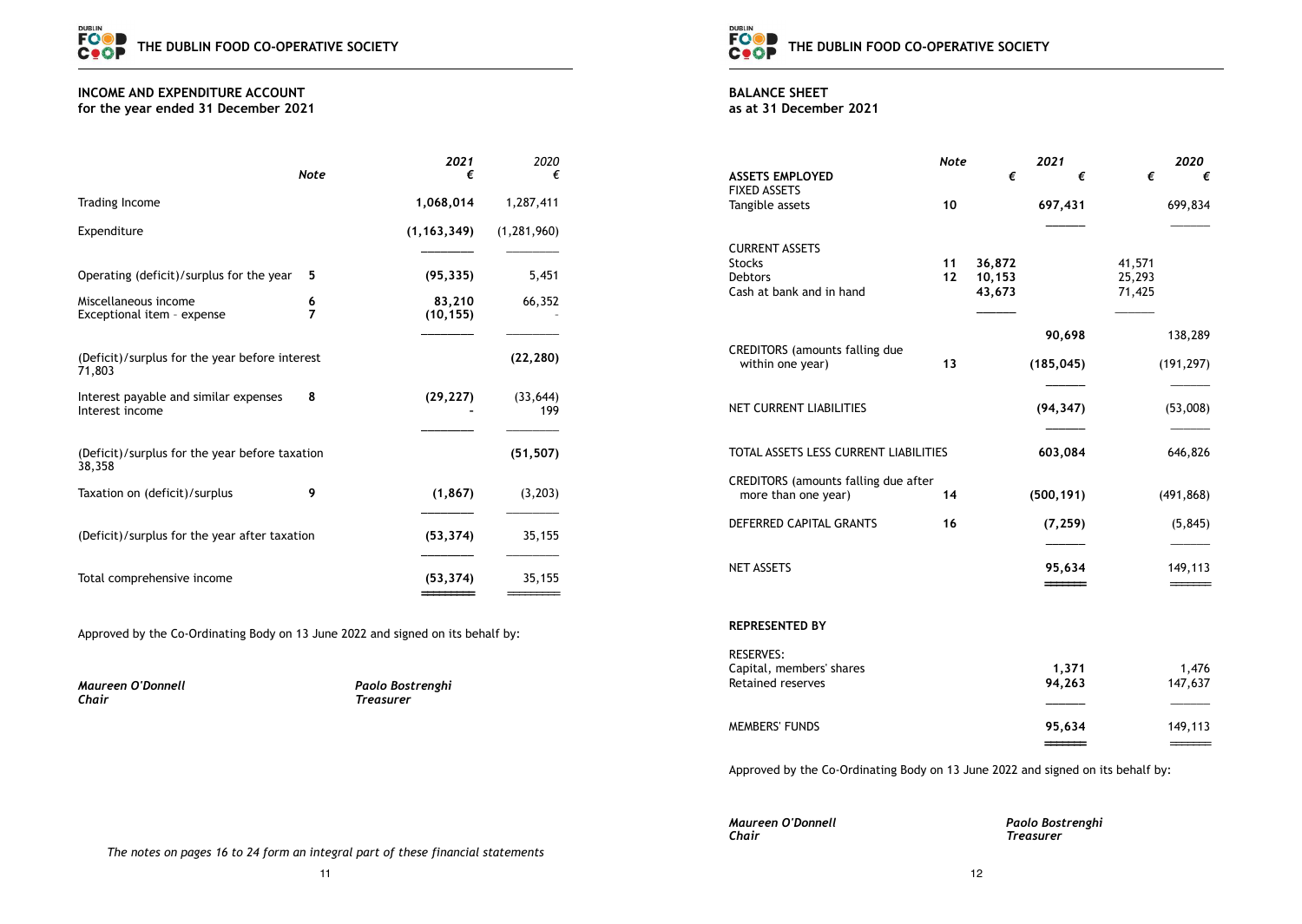

*The notes on pages 16 to 24 form an integral part of these financial statements* 



#### **RECONCILIATION OF MEMBERS' FUNDS as at 31 December 2021**

|                                                                     | Retained<br>Reserves<br>€ | Members'<br>shares<br>€ | Total<br>€        |
|---------------------------------------------------------------------|---------------------------|-------------------------|-------------------|
| At 1 January 2020                                                   | 112,482                   | 1,974                   | 114,456           |
| Surplus for the year<br>Other movements in members' funds           | 35,155                    | (498)                   | 35,155<br>(498)   |
| At 31 December 2020                                                 | 147,637                   | 1,476                   | 149,113           |
| (Deficit)/surplus for the year<br>Other movements in members' funds | (53, 374)                 | (105)                   | (53,374)<br>(105) |
| At 31 December 2021                                                 | 94,263                    | 1,371                   | 95,634            |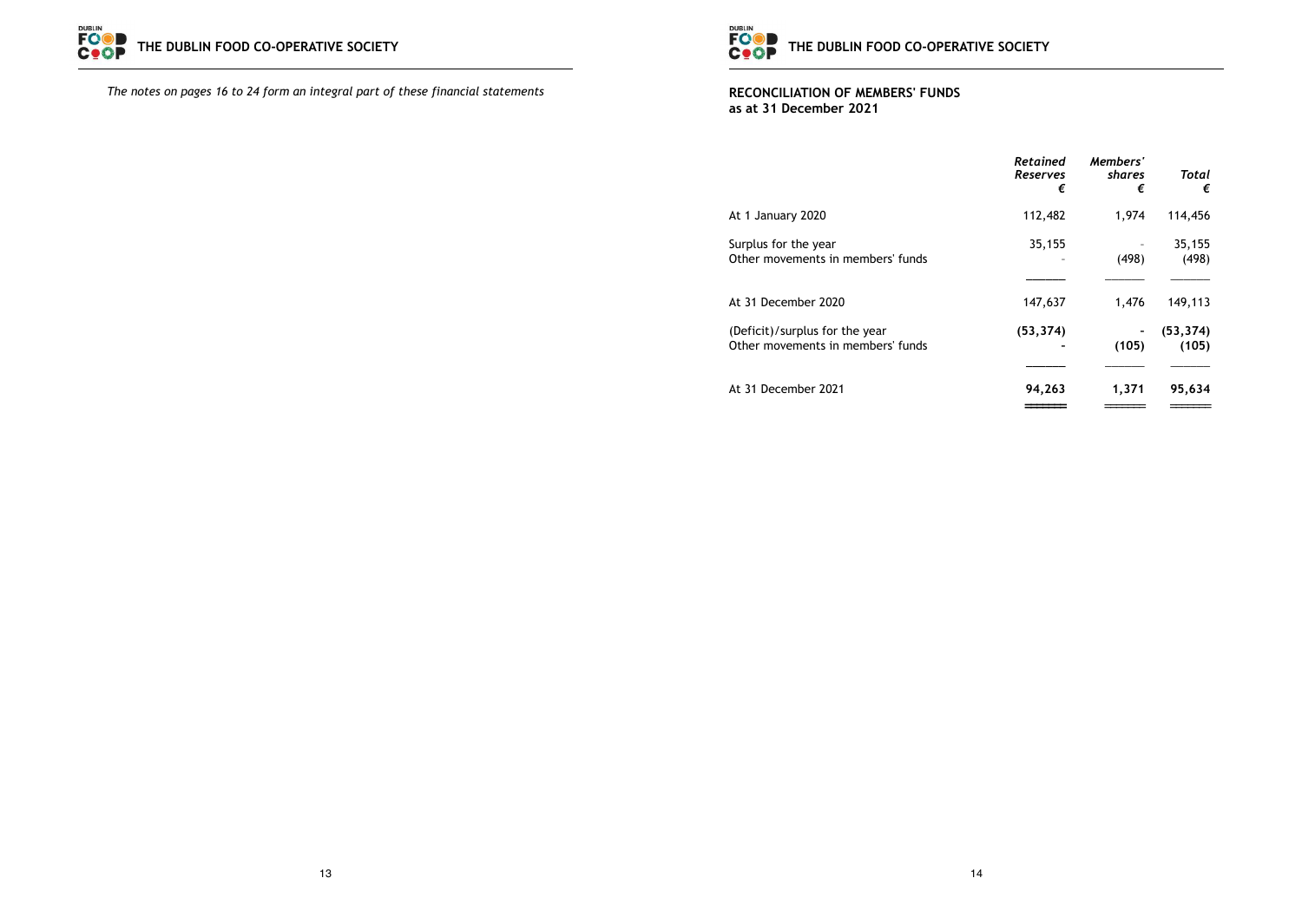

#### **CASH FLOW STATEMENT for the year ended 31 December 2021**

*2021 2020 € €* CASH FLOWS FROM OPERATING ACTIVITIES (Deficit)/surplus for the financial year before taxation **(51,507)** 38,358 *Adjustments for:*  Depreciation of tangible assets **21,368** 17,307 Amortisation of capital grants<br>
Interest payable and similar expense<br> **1,156** (1,156) (835)<br> **29,227** (33,644 Interest payable and similar expense *Changes in:*  Stocks **4,699** (7,192) Trade and other debtors **15,140** (13,400) Trade and other creditors (**6,252**) 42,943 **\_\_\_\_\_\_** \_\_\_\_\_\_ Cash generated from operations **11,519** 110,825 Taxation paid **–** – Net cash generated from operations **11,519** 110,825 CASH FLOWS FROM INVESTING ACTIVITIES Purchase of tangible fixed assets **(18,965)** (13,144) **\_\_\_\_\_\_** \_\_\_\_\_\_ CASH FLOWS FROM FINANCING ACTIVITIES Increase/(decrease) in long term loans **8,323** (38,652)<br>Interest paid on borrowings (29,227) (33,644) Interest paid on borrowings **(29,227)** (33,644)<br>(Decrease) in members' shares (105) (498) (Decrease) in members' shares **(105)** (105) **\_\_\_\_\_\_** \_\_\_\_\_\_ **(21,009)** (72,794) **\_\_\_\_\_\_** \_\_\_\_\_\_ Net (decrease)/increase in cash and cash equivalents **(27,752)** 24,887 Cash and cash equivalents at beginning of year **\_\_\_\_\_\_** \_\_\_\_\_\_ Cash and cash equivalents at end of year **43,673** 71,425 **=======** =======



#### **CASH FLOW STATEMENT**

**for the year ended 31 December 2021** *(Continued)*

| Αt<br>1 January<br>2021 | Cash flows | Αt<br>31 December<br>2021 |
|-------------------------|------------|---------------------------|
|                         |            | €                         |
| 71,425                  | (27, 752)  | 43,673                    |
|                         |            |                           |
|                         |            |                           |
| (81, 626)               | 3,124      | (78, 502)                 |
| (491, 868)              |            | (500, 191)                |
|                         |            |                           |
| (573, 494)              |            | (578, 693)                |
|                         |            |                           |
| (502,069)               |            | $(32,951)$ $(535,020)$    |
|                         |            |                           |
|                         | €          | €<br>(8,323)<br>(5, 199)  |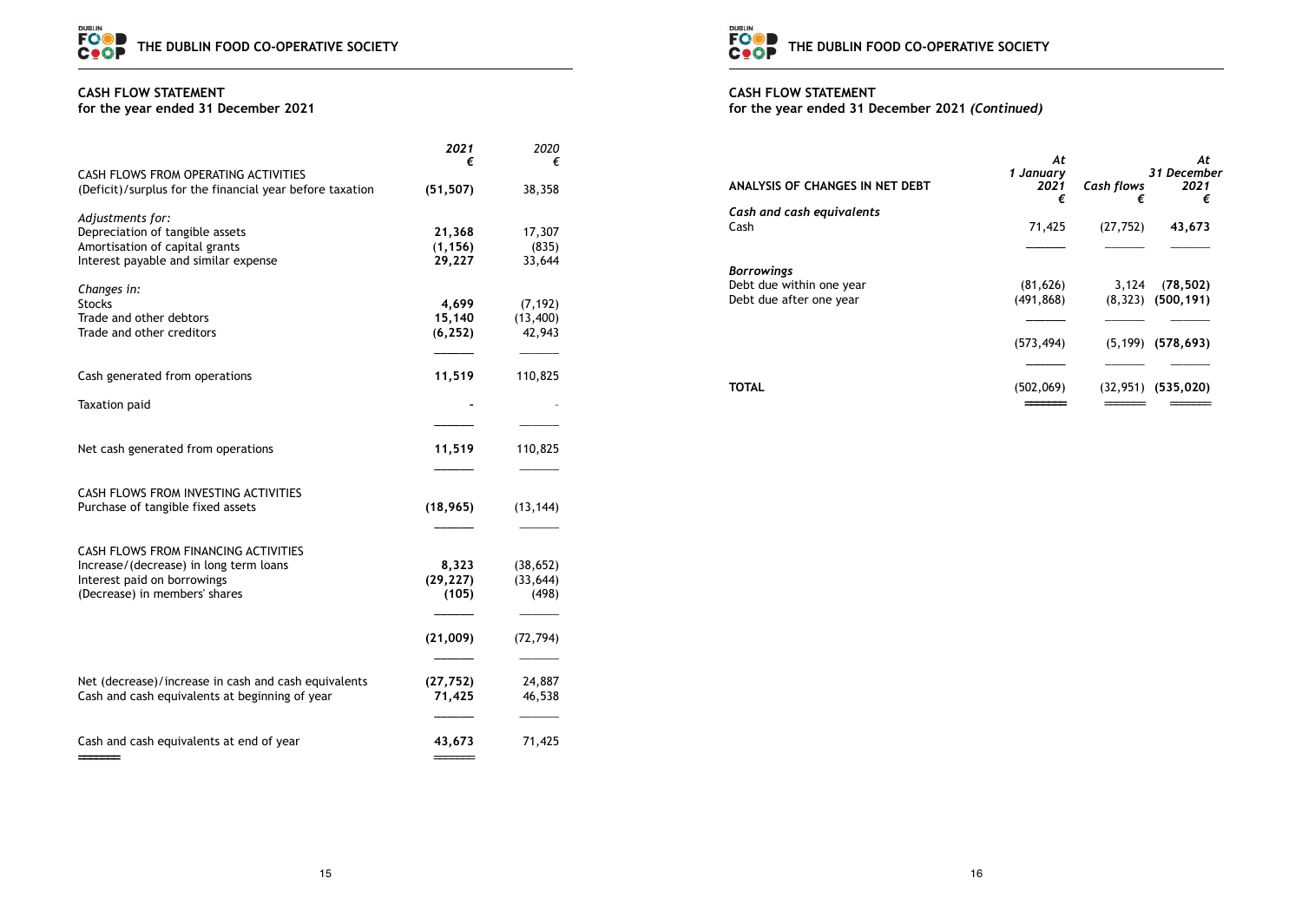

#### **NOTES TO THE FINANCIAL STATEMENTS 31 December 2021**

#### **1. GENERAL INFORMATION**

 Dublin Food Co-Operative Society Limited is incorporated in the Republic of Ireland. Its registered office is at Kilmainham Square, Inchicore Road, Dublin 8, which is also the principal place of business of the Society. The nature of the Society's operations and its principal activities are set out in the Co-Ordinating Body Annual Report. The financial statements have been presented in euro  $(\epsilon)$ which is also the functional currency of the Society.

#### **2. ACCOUNTING POLICIES**

 The following accounting policies have been applied consistently in dealing with items which are considered material in relation to the society's financial statements.

#### *Statement of compliance*

 The financial statements of the society for the year ended 31 December 2021 have been prepared on the going concern basis and in accordance with FRS 102 "The Financial Reporting Standard applicable in the UK and Republic of Ireland" (FRS 102).

#### *Basis of preparation*

 The financial statements have been prepared on the going concern basis and in accordance with the historical cost convention. Historical cost is generally based on the fair value of the consideration given in exchange for assets. The financial reporting framework that has been applied in their preparation is the Industrial and Provident Societies Acts 1893 to 2018 and FRS 102 "The Financial Reporting Standard applicable in the UK and Republic of Ireland".

#### *Income*

 Trading income represents the total invoice value, excluding value added tax, of sales made during the year. Members' subscriptions are accounted for when they are received.

#### *Life time memberships*

 Life time membership subscriptions are being credited to income over a period of three years from date of receipt.

#### *Tax status*

 The Society is liable to corporation tax on its non-mutual income i.e. net trading income from non-members, interest income and on its net rental income.

#### *Tangible fixed assets and depreciation*

 Tangible fixed assets are stated at historical cost or at valuation, less accumulated depreciation. The charge to depreciation is calculated to write off the original cost or valuation of tangible fixed assets, less their estimated residual value, over their expected useful lives as follows:

| Land and buildings freehold      | Straight line       |
|----------------------------------|---------------------|
| Fixtures, fittings and equipment | 12.5% Straight line |



**NOTES TO THE FINANCIAL STATEMENTS 31 December 2021** *(Continued)*

#### **2. ACCOUNTING POLICIES** *(Continued)*

#### *Tangible fixed assets and depreciation (Continued)*

 The carrying values of tangible fixed assets are reviewed annually for impairment in periods if events or changes in circumstances indicate the carrying value may not be recoverable.

#### *Stocks*

 Stocks are valued at the lower of cost and net realisable value. Stocks are determined on a first-in first-out basis. Cost comprises expenditure incurred in the normal course of business in bringing stocks to their present location and condition. Full provision is made for obsolete and slow-moving items. Net realisable value comprises actual or estimated selling price (net of trade discounts) less all further costs to completion or to be incurred in marketing and selling.

#### *Trade and other debtors*

 Trade and other debtors are initially recognised at fair value and thereafter stated at amortised cost using the effective interest method less impairment losses for bad and doubtful debts except where the effect of discounting would be immaterial. In such cases the receivables are stated at cost less impairment losses for bad and doubtful debts.

#### *Borrowing costs*

 Borrowing costs relating to the acquisition of assets are capitalised at the appropriate rate by adding them to the cost of assets being acquired. Investment income earned on the temporary investment of specific borrowings pending their expenditure on the assets is deducted from the borrowing costs eligible for capitalisation. All other borrowing costs are recognised in income and expenditure in the period in which they are incurred.

#### *Trade and other creditors*

 Trade and other creditors are initially recognised at fair value and thereafter stated at amortised cost using the effective interest rate method, unless the effect of discounting would be immaterial, in which case they are stated at cost.

#### *Foreign currencies*

 Monetary assets and liabilities denominated in foreign currencies are translated at the rates of exchange ruling at the Balance Sheet date. Non-monetary items that are measured in terms of historical cost in a foreign currency are translated at the rates of exchange ruling at the date of the transaction. Non-monetary items that are measured at fair value in a foreign currency are translated using the exchange rates at the date when the fair value was determined. The resulting exchange differences are dealt with in the income and expenditure account.

#### *Exceptional item*

 Exceptional items are those that the Co-Ordinating Body members view are required to be separately disclosed by virtue of their size or incidence to enable a full understanding of the Society's financial performance.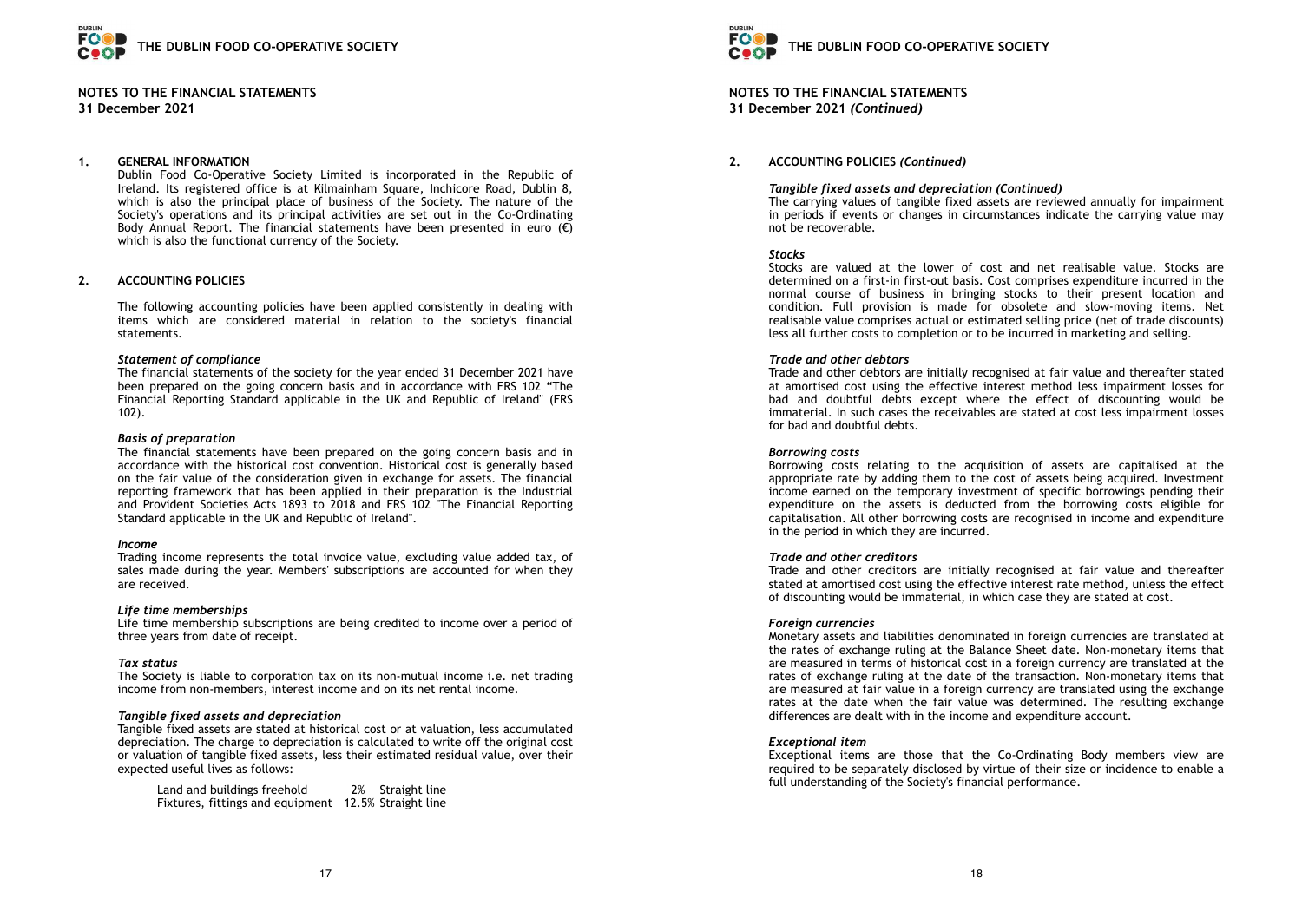

#### **NOTES TO THE FINANCIAL STATEMENTS 31 December 2021** *(Continued)*

#### **2. ACCOUNTING POLICIES** *(Continued)*

#### *Government grants*

 Grants are recognised at fair value of the asset receivable using the accruals model when there is reasonable assurance that the grant will be received and all attaching conditions will be complied with. Grants towards capital expenditure are credited to deferred income and are released to the profit and loss account over the expected useful life of the related assets, by equal annual instalments. Grants towards revenue expenditure are released to the profit and loss account as the related expenditure is incurred.

#### **3. JUDGMENTS IN APPLYING ACCOUNTING POLICIES AND KEY SOURCES OF ESTIMATION UNCERTAINTY**

 The preparation of these financial statements requires management to make judgements, estimates and assumptions that affect the application of policies and reported amounts of assets and liabilities, income and expenses.

 Judgements and estimates are continually evaluated and are based on historical experiences and other factors, including expectations of future events that are believed to be reasonable under the circumstances.

 The Society makes estimates and assumptions concerning the future. The resulting accounting estimates will, by definition, seldom equal the related actual results. The estimates and assumptions that have a significant risk of causing a material adjustment to the carrying amounts of the assets and liabilities within the next financial year are discussed below:

#### *(a) Tangible fixed assets*

 In note 10 to the financial statements, land and buildings are stated at cost less depreciation, because the market value taking into account the possible other uses for the land and buildings is not currently significantly different.

#### *(b) COVID*

Like many businesses, the Dublin Food Co-Operative Society is exposed to the effects of the COVID pandemic. The Co-Ordinating Body has prepared budgets and cash flows for a period of at least twelve months from the date of approval of the financial statements which demonstrate that there is no material uncertainty regarding the Society's ability to meet its liabilities as they fall due, and to continue as a going concern. On this basis, the Co-Ordinating Body considers it appropriate to prepare the financial statements on a going concern basis. Accordingly, these financial statements do not include any adjustments to the carrying amounts and classification of assets and liabilities that may arise if the Society was unable to continue as a going concern. The financial statements have been prepared on a going concern basis.



**NOTES TO THE FINANCIAL STATEMENTS 31 December 2021** *(Continued)*

#### **4. EMPLOYEES**

 The average monthly number of employees during the year 18 (2020: 19). The Society also receives the support of volunteers for various activities.

|                                                                                                                         | 2021<br><b>Number</b>               | 2020<br><b>Number</b>               |
|-------------------------------------------------------------------------------------------------------------------------|-------------------------------------|-------------------------------------|
| Retail operations and administration                                                                                    | 18                                  | 19                                  |
| The staff costs comprise:                                                                                               | €                                   | €                                   |
| Gross wages and salaries<br>Social welfare costs                                                                        | 276,902<br>26,595                   | 255,620<br>24,256                   |
|                                                                                                                         | 303,497                             | 279,876                             |
| 5.<br>OPERATING (DEFICIT)/SURPLUS FOR THE YEAR                                                                          | 2021<br>€                           | 2020<br>€                           |
| The operating (deficit)/surplus is stated after charging:                                                               |                                     |                                     |
| Depreciation of tangible fixed assets<br>Auditor's remuneration for audit of financial statements                       | 21,368<br>4,100                     | 17,307<br>3,000                     |
| and after crediting:                                                                                                    |                                     |                                     |
| Amortisation of capital grants                                                                                          | 1,156                               | 835                                 |
| <b>MISCELLANEOUS INCOME</b><br>6.                                                                                       | 2021<br>€                           | 2020<br>€                           |
| Revenue based grants - website development<br>Rent receivable - other income<br>Members' subscriptions<br>Sundry income | 37,103<br>24,739<br>19,775<br>1,593 | 16,285<br>26,988<br>20,366<br>2,713 |
|                                                                                                                         | 83,210                              | 66,352                              |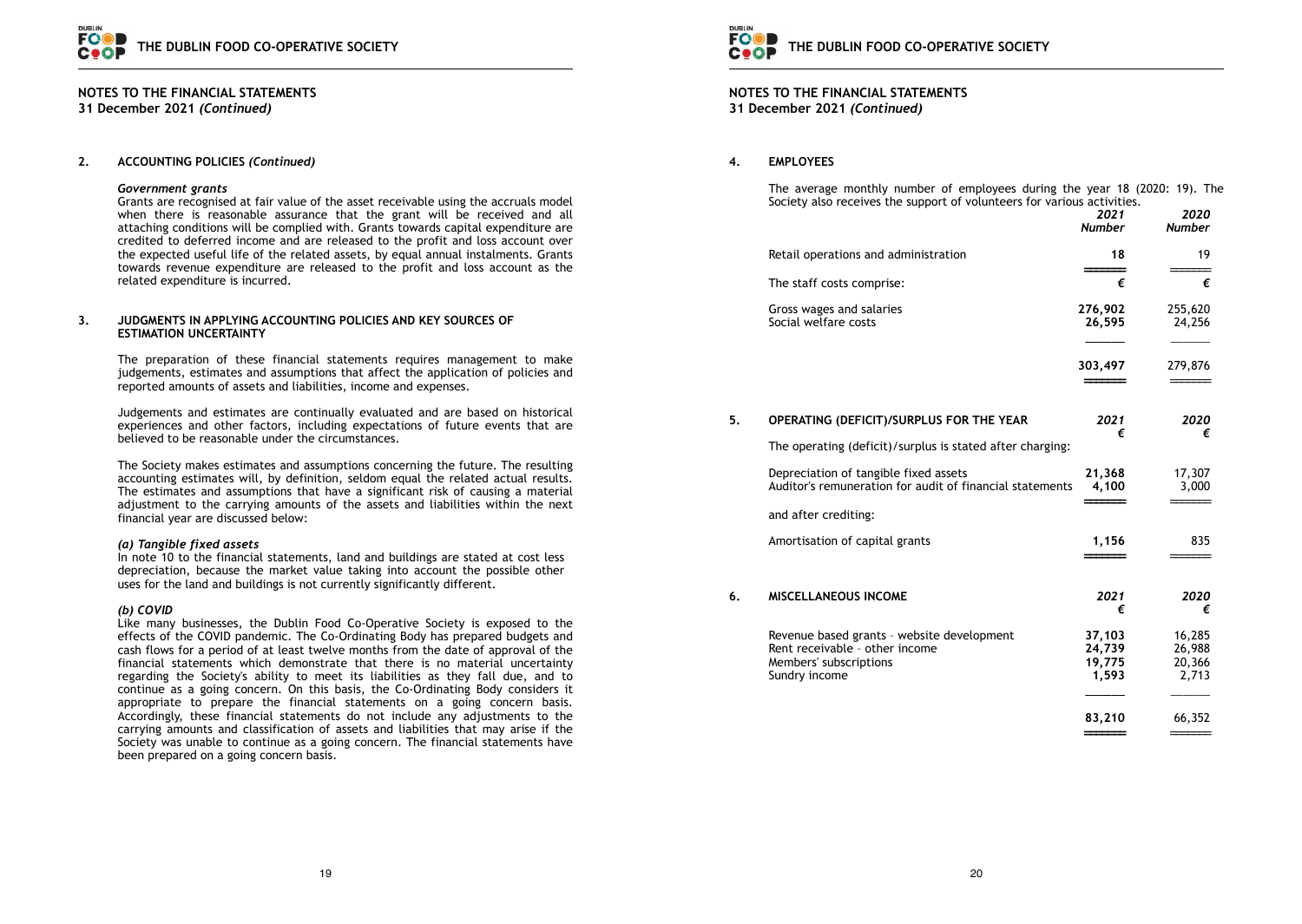

#### **NOTES TO THE FINANCIAL STATEMENTS 31 December 2021** *(Continued)*

| Write off of payment in respect of new awning<br>10,155<br>_____<br><b>INTEREST PAYABLE AND SIMILAR EXPENSES</b><br>2021<br>2020<br>8.<br>€<br>€<br>Interest on bank loans<br>29,227<br>33,644<br>9.<br><b>TAXATION ON (DEFICIT)/SURPLUS</b><br>2021<br>2020<br>€<br>€<br>Analysis of charge in the year:<br>(a)<br>Corporation tax<br>1,867<br>3,203<br>Factors affecting tax charge for the year:<br>(b)<br>The tax assessed for the year differs from the standard rate of corporation tax in<br>the Republic of Ireland 12.50% (2020: 12.50%). The differences are explained<br>below:<br>2021<br>2020<br>€<br>€<br>38,358<br>(Deficit)/surplus for the year before taxation<br>(51, 507)<br>(Deficit)/surplus for the year before taxation multiplied<br>by the standard rate of corporation tax in the Republic<br>of Ireland at 12.50% (2020: 12.50%)<br>(6, 438)<br>4,794<br>Effects of:<br>Utilisation of tax losses<br>3,638<br>Other, including effect of higher taxation rates<br>applicable to non-trading rental income<br>(1, 591)<br>933<br>Total taxation charge for the year (see Note 9 (a))<br>1,867<br>3,203 | 7. | <b>EXCEPTIONAL ITEM</b> | 2021<br>€ | 2020<br>€ |
|-----------------------------------------------------------------------------------------------------------------------------------------------------------------------------------------------------------------------------------------------------------------------------------------------------------------------------------------------------------------------------------------------------------------------------------------------------------------------------------------------------------------------------------------------------------------------------------------------------------------------------------------------------------------------------------------------------------------------------------------------------------------------------------------------------------------------------------------------------------------------------------------------------------------------------------------------------------------------------------------------------------------------------------------------------------------------------------------------------------------------------------|----|-------------------------|-----------|-----------|
|                                                                                                                                                                                                                                                                                                                                                                                                                                                                                                                                                                                                                                                                                                                                                                                                                                                                                                                                                                                                                                                                                                                                   |    |                         |           |           |
|                                                                                                                                                                                                                                                                                                                                                                                                                                                                                                                                                                                                                                                                                                                                                                                                                                                                                                                                                                                                                                                                                                                                   |    |                         |           |           |
|                                                                                                                                                                                                                                                                                                                                                                                                                                                                                                                                                                                                                                                                                                                                                                                                                                                                                                                                                                                                                                                                                                                                   |    |                         |           |           |
|                                                                                                                                                                                                                                                                                                                                                                                                                                                                                                                                                                                                                                                                                                                                                                                                                                                                                                                                                                                                                                                                                                                                   |    |                         |           |           |
|                                                                                                                                                                                                                                                                                                                                                                                                                                                                                                                                                                                                                                                                                                                                                                                                                                                                                                                                                                                                                                                                                                                                   |    |                         |           |           |
|                                                                                                                                                                                                                                                                                                                                                                                                                                                                                                                                                                                                                                                                                                                                                                                                                                                                                                                                                                                                                                                                                                                                   |    |                         |           |           |
|                                                                                                                                                                                                                                                                                                                                                                                                                                                                                                                                                                                                                                                                                                                                                                                                                                                                                                                                                                                                                                                                                                                                   |    |                         |           |           |
|                                                                                                                                                                                                                                                                                                                                                                                                                                                                                                                                                                                                                                                                                                                                                                                                                                                                                                                                                                                                                                                                                                                                   |    |                         |           |           |
|                                                                                                                                                                                                                                                                                                                                                                                                                                                                                                                                                                                                                                                                                                                                                                                                                                                                                                                                                                                                                                                                                                                                   |    |                         |           |           |
|                                                                                                                                                                                                                                                                                                                                                                                                                                                                                                                                                                                                                                                                                                                                                                                                                                                                                                                                                                                                                                                                                                                                   |    |                         |           |           |
|                                                                                                                                                                                                                                                                                                                                                                                                                                                                                                                                                                                                                                                                                                                                                                                                                                                                                                                                                                                                                                                                                                                                   |    |                         |           |           |
|                                                                                                                                                                                                                                                                                                                                                                                                                                                                                                                                                                                                                                                                                                                                                                                                                                                                                                                                                                                                                                                                                                                                   |    |                         |           |           |



#### **NOTES TO THE FINANCIAL STATEMENTS 31 December 2021** *(Continued)*

| 10. | <b>TANGIBLE FIXED ASSETS</b>                                                        | Freehold<br>land and<br>buildings<br>€ | Fixtures,<br>fittings and<br>equipment<br>€ | Total<br>€        |
|-----|-------------------------------------------------------------------------------------|----------------------------------------|---------------------------------------------|-------------------|
|     | At 1 January 2021<br>Additions                                                      | 705,501                                | 30,212<br>18,965                            | 735,713<br>18,965 |
|     | At 31 December 2021                                                                 | 705,501                                | 49,177                                      | 754,678           |
|     | At 1 January 2021<br>Charge for year                                                | 30,575<br>14,110                       | 5,304<br>7,258                              | 35,879<br>21,368  |
|     | At 31 December 2021                                                                 | 44,685                                 | 12,562                                      | 57,247            |
|     | At 31 December 2021                                                                 | 660,816                                | 36,615                                      | 697,431           |
|     | At 31 December 2020                                                                 | 674,926                                | 24,908                                      | 699,834           |
| 11. | <b>STOCKS</b>                                                                       |                                        | 2021<br>€                                   | 2020<br>€         |
|     | Finished goods and goods for resale                                                 |                                        | 36,872                                      | 41,571            |
|     | The replacement cost of stocks did not differ significantly from the figures shown. |                                        |                                             |                   |
| 12  | <b>DEBTORS</b>                                                                      |                                        | 2021                                        | 2020              |

| 12. | <b>DEBTORS</b>                                  | 2021<br>€             | 2020<br>€                |
|-----|-------------------------------------------------|-----------------------|--------------------------|
|     | Prepayments<br><b>Taxation</b><br>Other debtors | 7,090<br>2,561<br>502 | 5,475<br>2,561<br>17,257 |
|     |                                                 |                       |                          |
|     |                                                 | 10,153                | 25,293                   |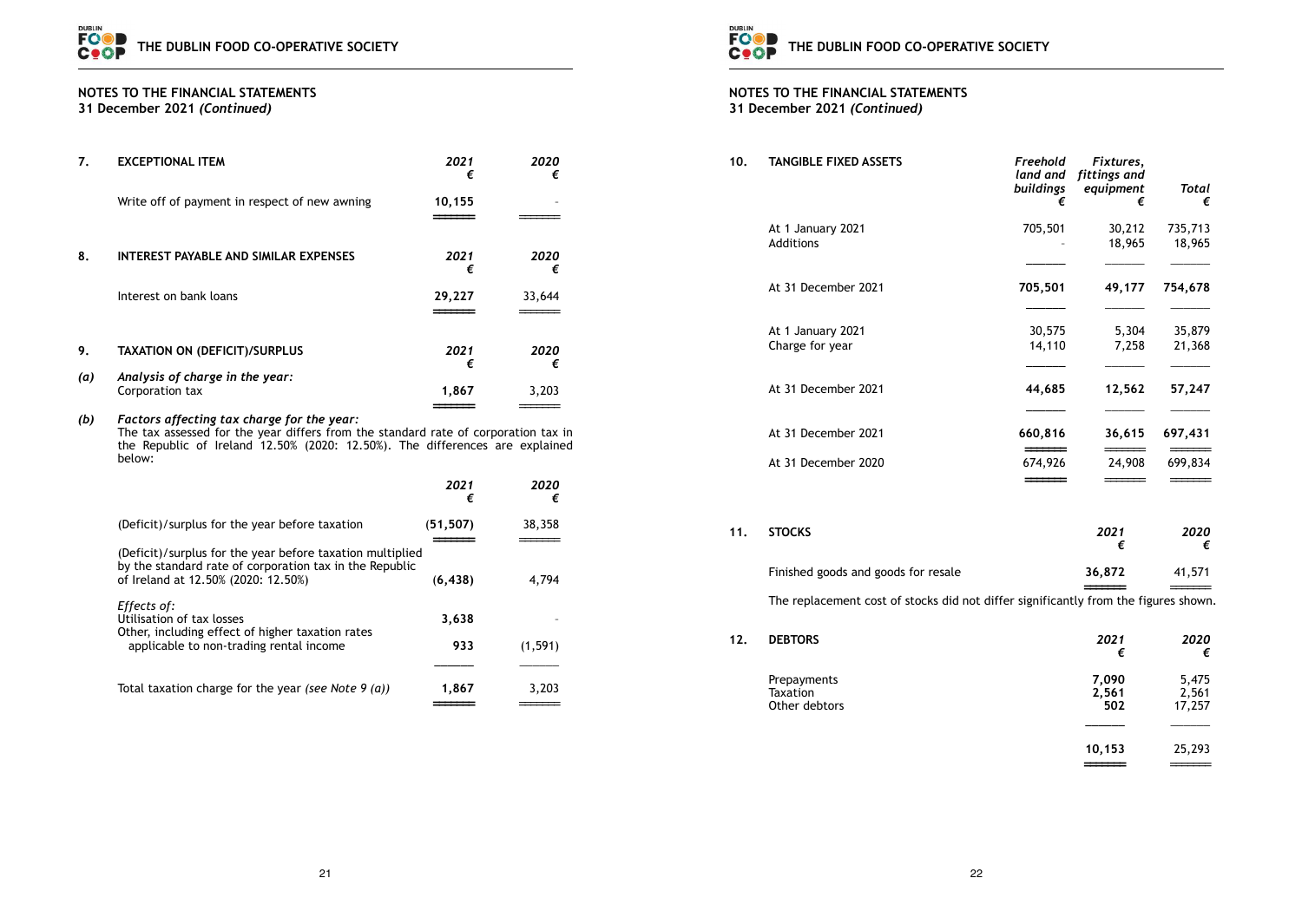

#### **NOTES TO THE FINANCIAL STATEMENTS 31 December 2021** *(Continued)*

| 13. | <b>CREDITORS</b> (amounts falling due within<br>one year)                                                                                    | 2021<br>€        | 2020<br>€        |
|-----|----------------------------------------------------------------------------------------------------------------------------------------------|------------------|------------------|
|     | Trade creditors<br>Community Finance Ireland loan - secured                                                                                  | 72,896<br>63,000 | 62,905<br>53,672 |
|     | Accruals                                                                                                                                     | 12,803           | 21,212           |
|     | Taxation - VAT                                                                                                                               | 10,306           | 9,684            |
|     | Credit Union loan                                                                                                                            | 9,524            | 10,317           |
|     | Members' loans                                                                                                                               | 5,978            | 17,637           |
|     | Taxation - Corporate                                                                                                                         | 5,070            | 3,203            |
|     | Taxation - PAYE and PRSI                                                                                                                     | 3,725            | 6,423            |
|     | Deferred income - lifetime membership                                                                                                        | 1,743            | 6,244            |
|     |                                                                                                                                              |                  |                  |
|     |                                                                                                                                              | 185,045          | 191,297          |
| 14. | The amount owed to Community Finance Ireland is secured (see Note 15).<br><b>CREDITORS</b> (amounts falling due after more<br>than one year) | 2021<br>€        | 2020<br>€        |
|     |                                                                                                                                              | 438,340          | 433,851          |
|     | Community Finance Ireland<br>Credit Union loan                                                                                               | 34,955           | 39,107           |
|     | Members' loans                                                                                                                               | 26,896           | 18,910           |
|     |                                                                                                                                              |                  |                  |
|     |                                                                                                                                              | 500,191          | 491,868          |
|     |                                                                                                                                              |                  |                  |
|     | Loans:<br>Repayable in one year or less, or on demand (see Note 13)78,502                                                                    |                  | 81,626           |
|     | Repayable between one and two years                                                                                                          | 97,268           | 68,151           |
|     | Repayable between two and five years                                                                                                         | 168,364          | 204,554          |
|     | Repayable in five years or more                                                                                                              | 234,559          | 219,163          |
|     |                                                                                                                                              |                  |                  |
|     |                                                                                                                                              | 578,693          | 573,494          |
|     |                                                                                                                                              |                  |                  |

The amount owed to Community Finance Ireland is secured *(see Note 15).*

#### **15. DETAILS OF SECURITY LOAN**

 The loan from Ulster Community Investment Trust (Ireland), t/a Community Finance Ireland, was drawn down at €530,000 and is repayable in equal instalments of €4,473 per month over a 15 year term at a minimum interest rate of 6% subject to the underlying European Central Bank rate. Community Finance Ireland holds a first legal charge over two adjoining retail units at Kilmainham Square, Inchicore Road, Dublin 8.



#### **NOTES TO THE FINANCIAL STATEMENTS 31 December 2021** *(Continued)*

| 16. | DEFERRED CAPITAL GRANTS                                                                     | 2021<br>€                  | 2020<br>€      |
|-----|---------------------------------------------------------------------------------------------|----------------------------|----------------|
|     | Balance at beginning of year<br>Grant received during the year<br>Amortised during the year | 5,845<br>2,570<br>(1, 156) | 6,680<br>(835) |
|     | Balance at end of year                                                                      | 7,259                      | 5,845          |

#### **17. STATUS**

The liability of the Society's members is limited.

 Every member of the Society undertakes to contribute to the assets of the Society in the event of its being wound up while they are members, or within one year thereafter, for the payment of the debts and liabilities of the Society contracted before they ceased to be members, and of the costs, charges and expenses of winding up, and for the adjustment of the rights of the contributors among themselves, such amount as may be required, not exceeding €1.

#### **18. CAPITAL COMMITMENTS**

The society had no material capital commitments at 31 December 2021 (2020: nil).

#### **19. EVENTS AFTER THE BALANCE SHEET DATE**

 There have been no significant events affecting the Society since the year end that would require adjustment to or additional disclosure in the financial statements for the year ended 31 December 2021. The potential impact of COVID has been discussed by the Co-Ordinating Body in its annual report on pages 3 to 5.

#### **20. TRANSACTIONS WITH CO-ORDINATING BODY**

 Two members of the Co-Ordinating Body received remuneration as an employee in the amount of €9,001 in respect of 2021 (2020: €6,935).

 A member of the Co-Ordinating Body who had given an unsecured loan to the Co-Op of €1,000 was repaid in 2021 plus interest of €37.96 in line with the terms of the loan note instrument.

 Members of the Co-Ordinating Body purchase goods at the Co-Op on the same basis as all other volunteers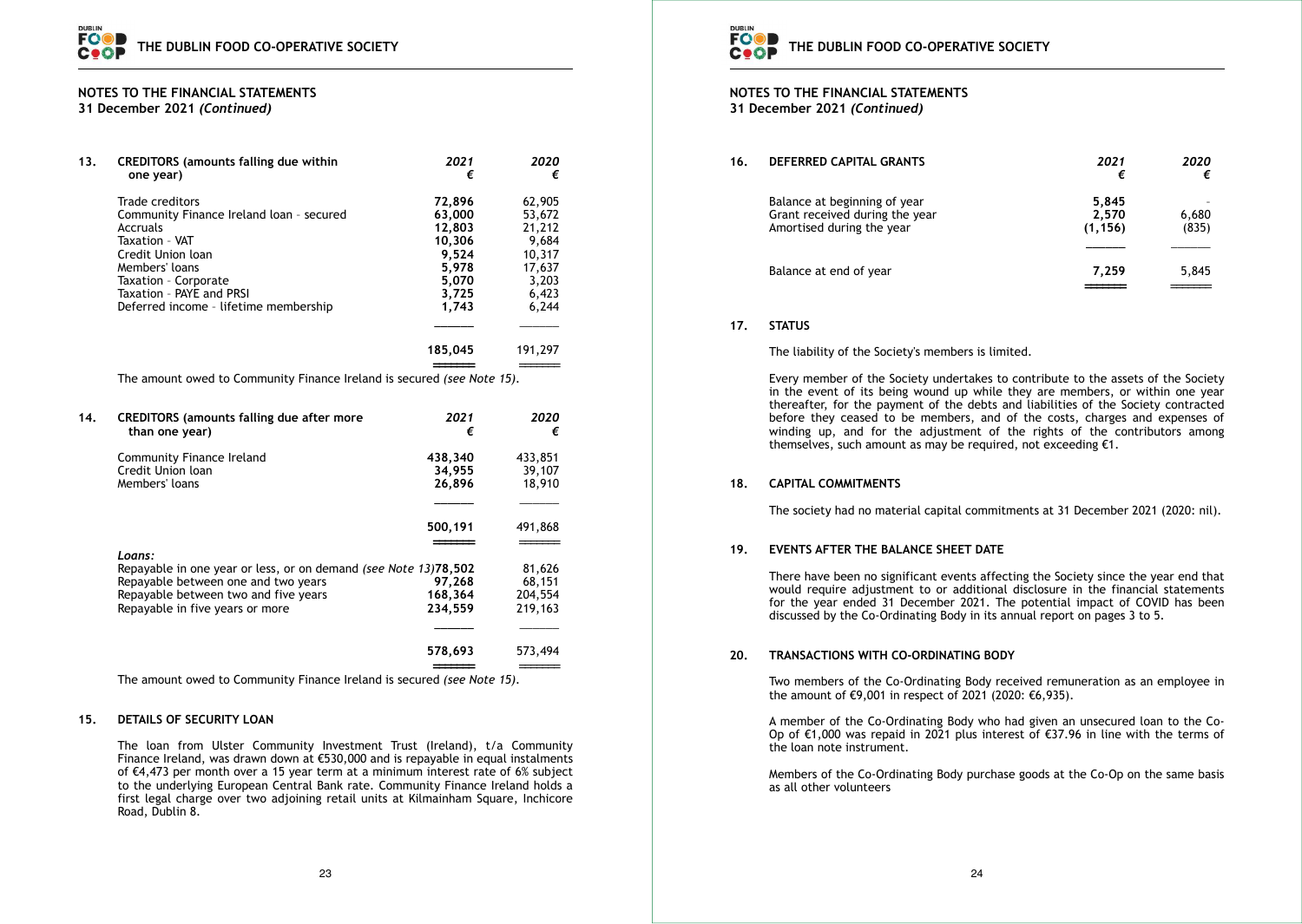

## **NOTES TO THE FINANCIAL STATEMENTS**

**31 December 2021** *(Continued)*

# **FOOD** THE DUBLIN FOOD CO-OPERATIVE SOCIETY

#### **21. MEMBERS' SHARES**

 Applicants for membership are required to subscribe €1 on becoming a member of the society.

#### **22. COMPARATIVE FIGURES**

 Comparative figures have been regrouped on a basis consistent with the current year. Trading income and miscellaneous income are shown separately in the income and expenditure account having been combined in the previous year.

#### **23. APPROVAL OF FINANCIAL STATEMENTS**

 The financial statements were approved by the Co-Ordinating Body on 13 June 2022 and signed on its behalf by:

 *Maureen O'Donnell Paolo Bostrenghi* 

 *Chair Treasurer* 

**SUPPLEMENTARY INFORMATION** 

**RELATING TO THE FINANCIAL STATEMENTS** 

**FOR THE YEAR ENDED** 

**31 DECEMBER 2021** 

*NOT COVERED BY THE REPORT OF THE AUDITORS*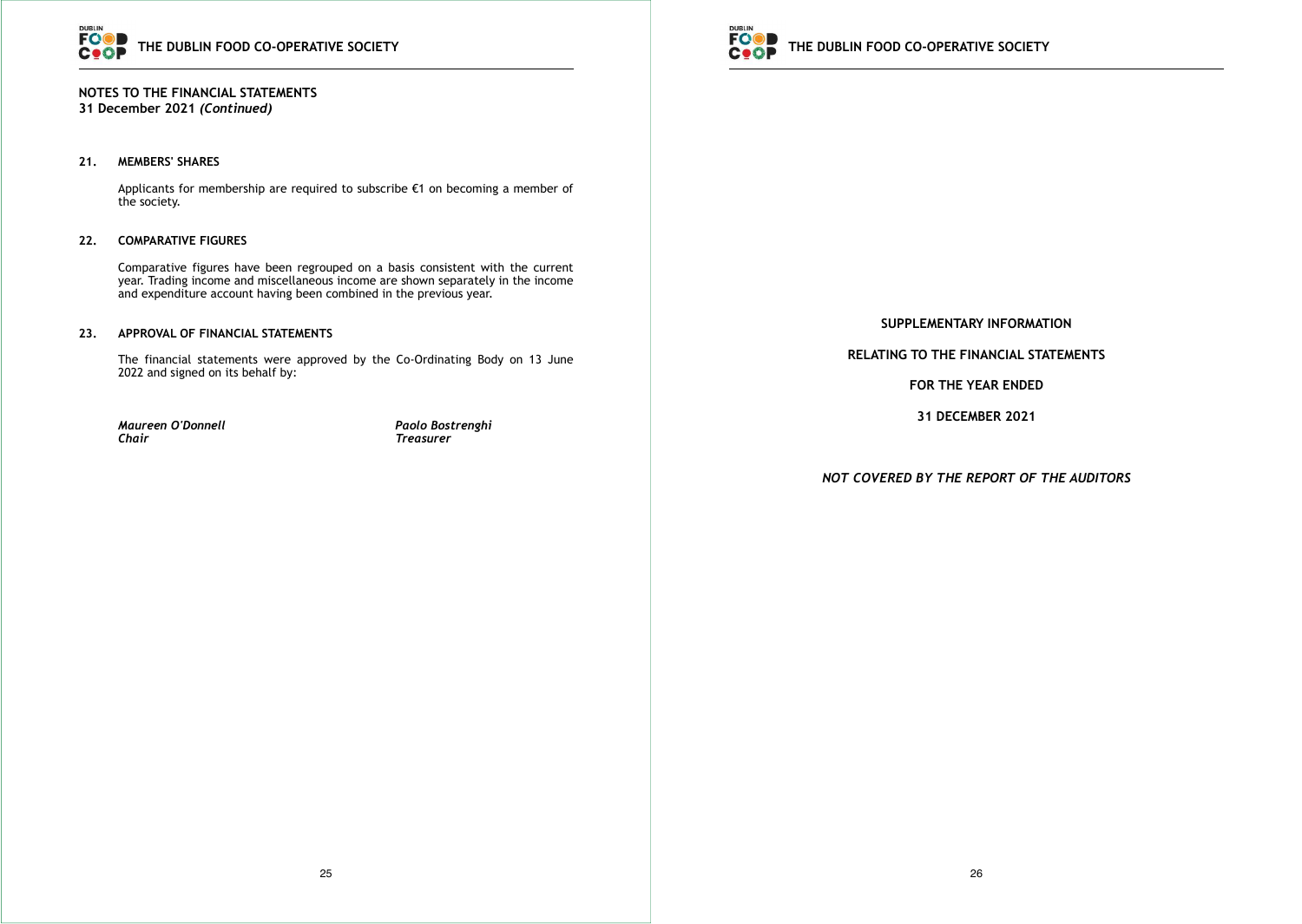

### **TRADING STATEMENT**

**for the year ended 31 December 2021** 

|                                                                                             | 2021<br>€               | 2020<br>€                  |
|---------------------------------------------------------------------------------------------|-------------------------|----------------------------|
| Trading income<br>Cost of sales (Schedule 1)                                                | 1,068,014<br>(753, 789) | 1,287,610<br>(897, 929)    |
| Gross surplus                                                                               | 314,225                 | 389,681                    |
| Gross surplus percentage<br>30.2%                                                           | 29.4%                   |                            |
| Overhead expenses (Schedule 2)<br>Exceptional item                                          | (438, 787)<br>(10, 155) | (417, 874)                 |
|                                                                                             | (448,942)               | (417, 874)                 |
| Deficit before miscellaneous income<br>Miscellaneous income (Schedule 3)<br>Interest income | (134, 717)<br>83,210    | (28, 193)<br>66,352<br>199 |
| Net (deficit)/surplus for the year before taxation                                          | (51, 507)               | 38,358                     |



#### **SCHEDULES TO THE TRADING STATEMENT for the year ended 31 December 2021**

| <b>SCHEDULE 1 - COST OF SALES</b> | 2021<br>€ | 2020<br>€ |
|-----------------------------------|-----------|-----------|
| Opening stock                     | 41,571    | 34,379    |
| Purchases                         | 749,090   | 905,121   |
|                                   |           |           |
|                                   | 790,661   | 939,500   |
| Closing stock                     | (36, 872) | (41, 571) |
|                                   |           |           |
| Balance at end of year            | 753,789   | 897,929   |
|                                   |           |           |